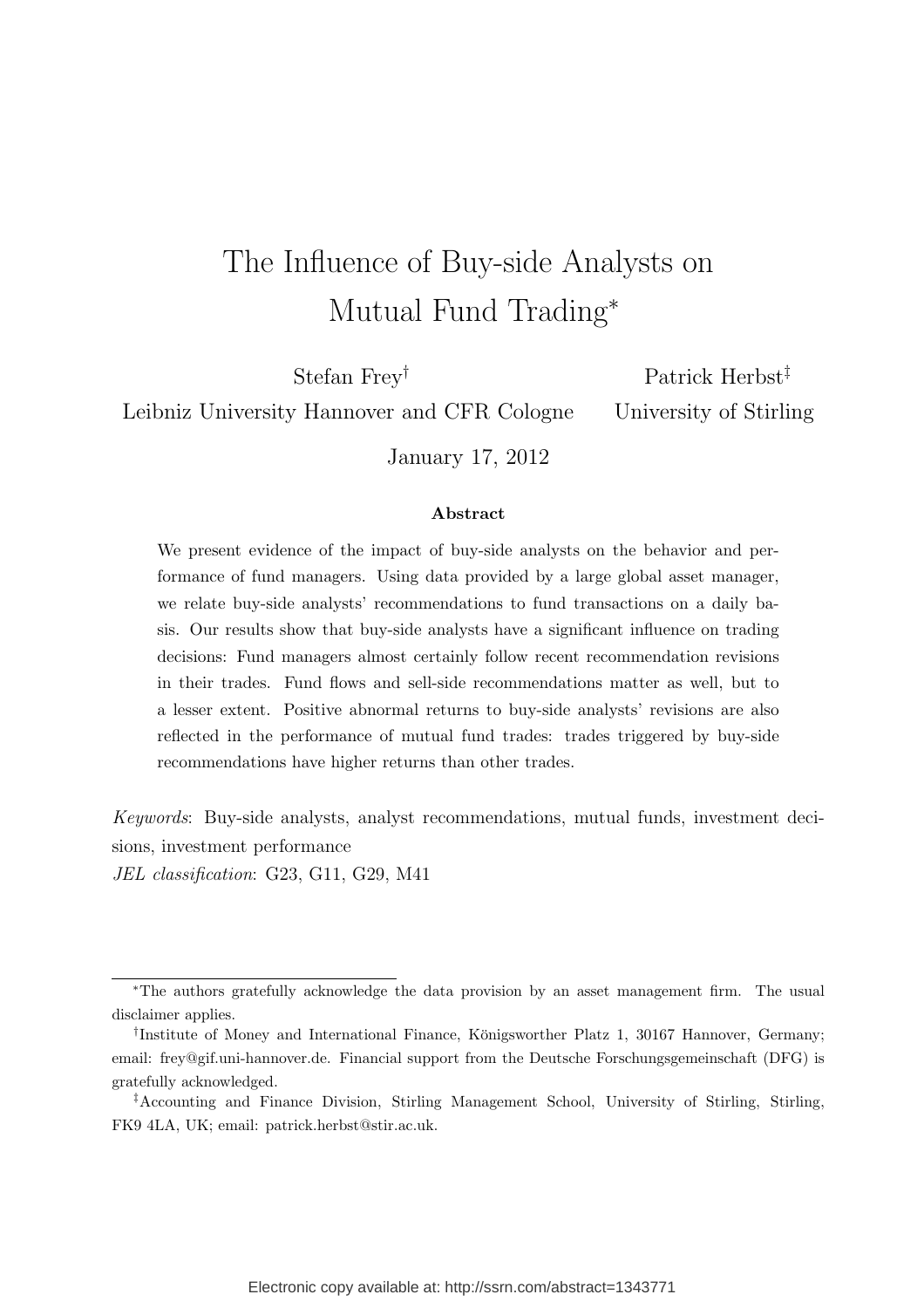# 1 Introduction

The asset management industry is responsible for a large amount of capital invested on behalf of its clients: globally,  $$53.4$  trillion – almost  $110\%$  of world GDP – were under management in 2006,  $$ 24.3$  trillion invested in equities alone.<sup>1</sup> Professional money managers rely on various sources of information in order to guide their investment decisions. In equity markets, sell-side analysts employed by brokerage firms and investment banks as well as analysts employed by independent research providers are a prominent source of information. However, investment management firms also employ their own so-called buyside analysts as an internal source of investment ideas. Although less visible than sell-side analysts, these internal analysts account for a significant share of the overall spending on equity research: According to the advisory firm Tabb Group (2006), US and UK asset managers spent \$ 7.7 billion on internal and \$ 7.1 billion on external research in 2006. In the period 2000 to 2002, US equity funds' self-reported weight put on in-house analysts averages 73% to 75% (see Cheng, Liu, and Qian, 2006). While sell-side analysts have been analyzed with scrutiny by investors, regulators and academics (see e.g. Boni and Womack, 2003), buy-side analysts have received far less attention. Little is known about the impact of these internal analysts relative to external analysts in money managers' investment process so far.

We empirically analyze how the information provided by buy-side analysts affects the investment decisions of professional money managers. Specifically, we approach the following questions: To what degree do managers follow their in-house analysts' recommendations? To what degree do they follow the recommendations issued by sell side research analysts, which represent public information in the market? What are the performance implications of this behavior? Answers to these questions provide evidence on the value of internal analysts as an important organizational aspect of many asset management firms. To address them, we use a proprietary data set from a large, globally active asset management firm. The data is – to our knowledge – unique in its details. We observe in-house analyst recommendations and changes therein as well as fund positions, transactions and money flows on a daily basis for a set of European equity mutual funds between 2004 and 2007.

Our results show that buy-side analysts (BSAs) have a statistically and economically significant effect on the trading behavior of fund managers. Buy transactions coincide largely with more favorable internal stock recommendations: The direction of trades in a

<sup>1</sup>Estimates by the World Bank and the Boston Consulting Group (2007).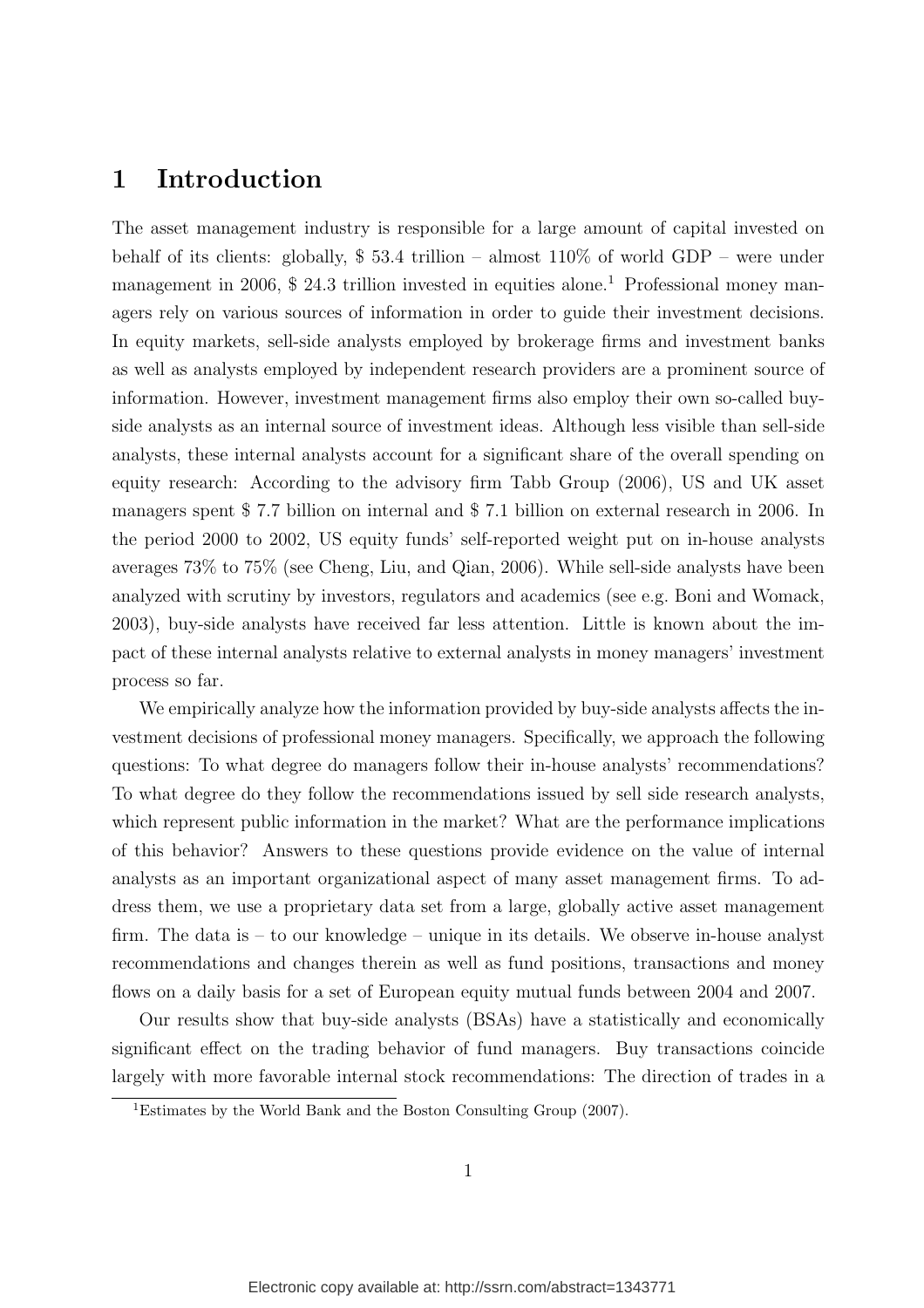stock matches those of a prior recommendation change in almost 90% of the cases during the week following the new recommendation. Even after controlling for other trading influences (most notably fund flows and sell-side recommendations), we find that recent recommendation changes induce a same-directional shift in the probability of a stock purchase of 27 to 41 percentage points. This effect is considerably larger than the effect of the sell-side analysts (SSAs) on transactions.

The analysis of returns to recommendation revisions and fund manager transactions suggests that BSAs positively impact trading performance for our sample funds. Recommendation upgrades by BSAs yield positive abnormal returns while downgrades show negative abnormal returns. The difference in returns is between 1.3 and 2.0 percentage points over a one to two months horizon. Similarly, fund transactions that are very likely to be triggered by recommendation revisions yield positive abnormal return differences of 2.2 percentage points during the first two months. More importantly, these transactions yield higher return differences than transactions that cannot be attributed to BSA recommendations alone. The transaction impact of BSAs thus also leads to a positive performance impact for our sample funds.

Our analysis relates to two strands of the literature. The first provides analyses of research analysts and their value for investments. Most of the empirical contributions here focus on the behavior and incentives of sell side analysts (see e.g. Womack, 1996; Barber, Lehavy, McNichols, and Trueman, 2001; Irvine, 2004; Ivkovic and Jegadeesh, 2004; Jegadeesh, Kim, Krische, and Lee, 2004; Barber, Lehavy, and Trueman, 2007). Given the private nature of the data, there is hardly any empirical work on buy-side analysts. The papers by Groysberg, Healy, and Chapman (2008) and Groysberg, Healy, Serafeim, Shanthikumar, and Gui (2010) are an exception as they use proprietary data from a US asset management firm in order to compare recommendations and earnings estimates by BSAs and SSAs. The analysis in Groysberg et al. (2010) suggests that the investment value of BSA recommendations is lower than the value of the sell side analysts. Earnings estimates by BSAs are also less precise than those by SSAs (Groysberg et al., 2008). These results support the conventional wisdom in the industry that SSAs provide higher value than BSAs as they are both more able and face stronger performance incentives.

The second strand of related literature focusses on the investment behavior of money managers, specifically on the role of public and private information for fund managers. Contributions in this strand are either theoretical (see e.g. Kyle, 1989; Chen and Wilhelm Jr., 2010) or try to infer the use of private information indirectly (see e.g. Cheng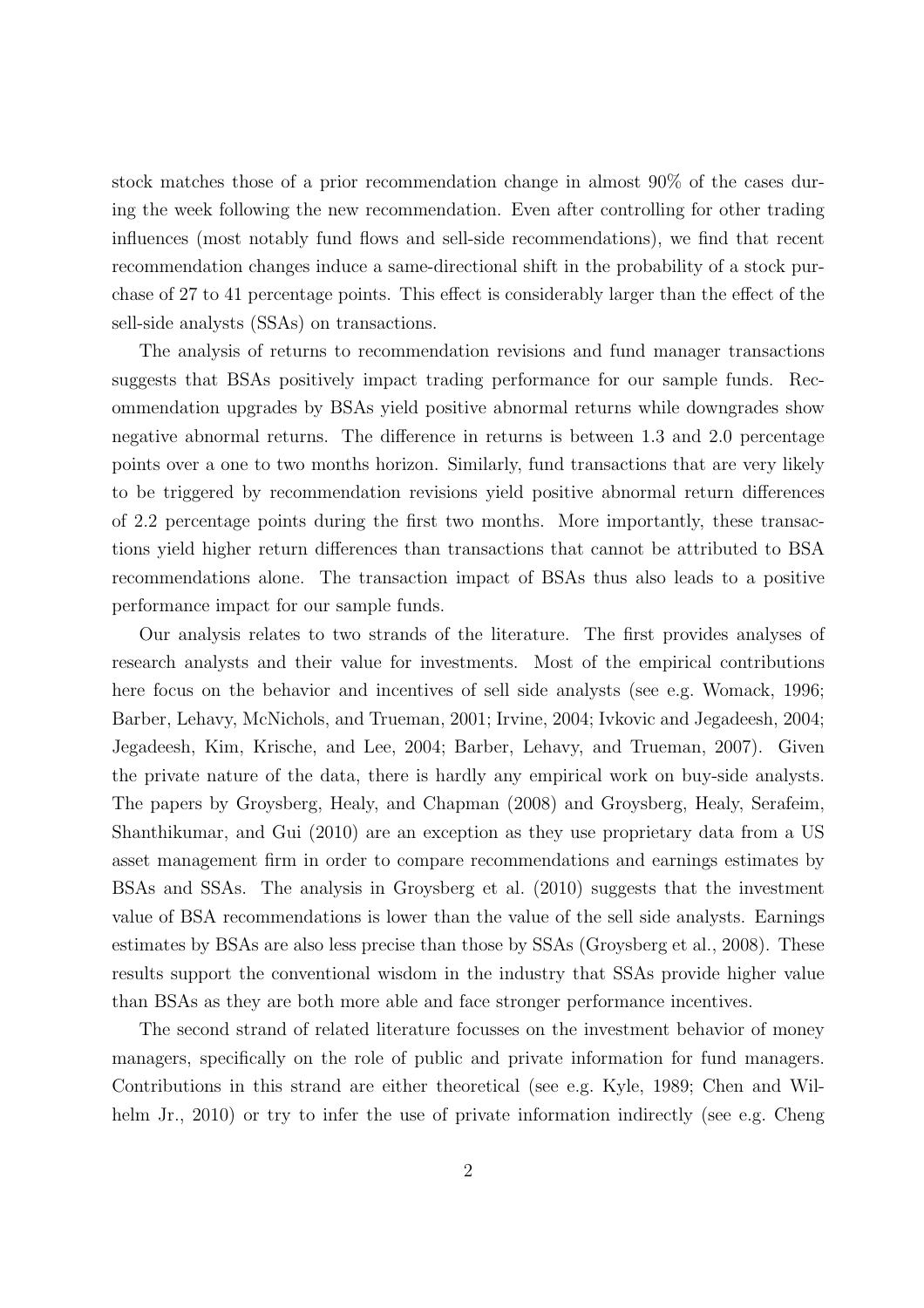et al., 2006; Kacperczyk and Seru, 2007; Pomorski, 2008). In particular, Kacperczyk and Seru (2007) find that fund managers whose portfolio changes are less correlated with sell side analyst recommendations show better fund performance. The authors attribute this to higher manager skills which yield better private information (or private interpretation of public signals). Cheng et al. (2006) analyze the role of BSAs by using funds' self-reported weight put on BSA research. Analyzing fund performance, they find some evidence that higher use of BSAs yields higher fund performance.

At first glance, the findings by Groysberg et al. (2008, 2010) appear in conflict with those of Cheng et al. (2006) or Kacperczyk and Seru (2007) about the value of BSAs: in the former paper, observed BSA recommendations have lower performance than SSA recommendations while in the latter two papers, fund managers' relying more on private information than sell-side information perform better. However, none of the studies directly links fund managers' trading decisions to private information such as BSA recommendations. Our paper is the first to bridge this gap and relates fund transactions to BSA and SSA recommendations. The analysis shows that BSA recommendations trigger larger same-directional trades more frequently than SSA recommendations. The relative impact of BSAs and SSAs is consistent with the two types of analysts providing fund managers with, respectively, private and public investment signals. Investors receiving both types of signals react more strongly to the private signal.<sup>2</sup> Public signals will be more reflected in stock prices than private ones as a larger set of investors observe and responds to public signals. As the investor's private signal is revealed less in prices, his response to this signal should be stronger (unless its precision is too low). This differential reaction to public and private signals also reconciles the seemingly conflicting findings of Cheng et al. (2006), Groysberg et al. (2008, 2010) and Kacperczyk and Seru (2007).

Our paper represents a step in quantifying the role of buy-side analysts in the return generating process. The value of relying on internal analyst teams is an important determinant for the organization of asset management activities. It is also relevant for fund investors to gauge the value added of choosing an asset manager with internal research capabilities (at potentially higher management cost).

The paper is structured as follows. Section 2 describes our data set. In section 3, we analyze the impact of BSAs and SSAs on the trading behavior of fund managers. Section

 $2^2$ To have some investment value, the "public" signal needs to be imperfectly observable, e.g. due to liquidity trades (see e.g. Grossman and Stiglitz, 1980; Kyle, 1985). Chen and Wilhelm Jr. (2010) and Kacperczyk and Seru (2007) provide models incorporating private and public signals.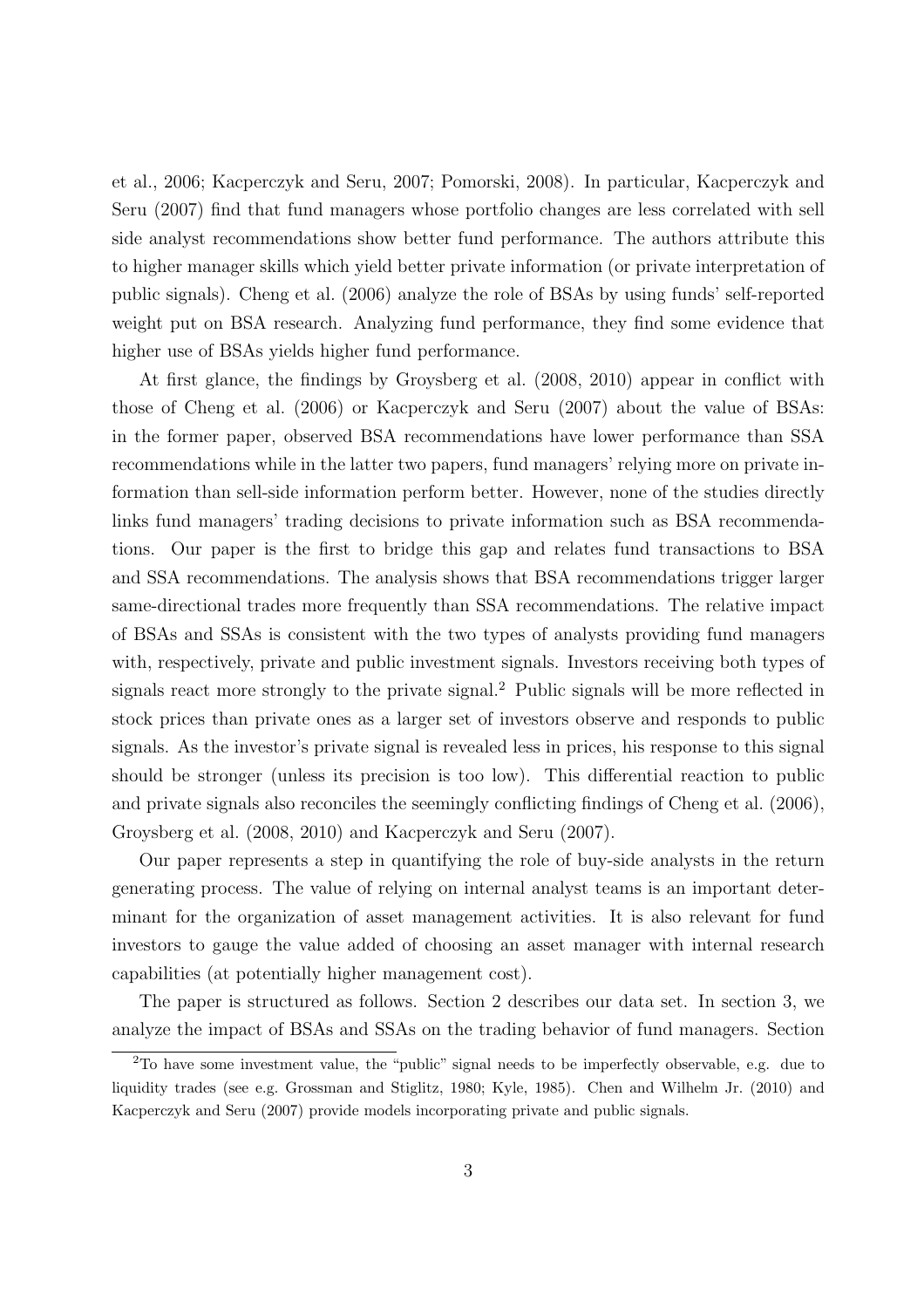4 then considers analysts' performance impact. Section 5 estimates the value generated by BSAs for the asset management firm. Section 6 concludes.

# 2 Sample and data

The analysis combines data from both public and private sources. A global asset management firm which belongs to the top ten global asset managers in terms of assets under management is the main data provider. From one of their European offices, we obtained a rich set of information on their mutual funds and buy-side analysts. This data is augmented by stock and sell-side analyst information from public sources.

Mutual fund data: We use a sample of 14 equity funds investing in European equities between June 2004 and December 2007. All these funds are managed by individual fund managers who belong to the firm's European equities team. Managers of a fund can change over time. Most fund managers also manage institutional equity portfolios. Although information on these portfolios is not included, these institutional portfolios share the basic strategy in terms of equity investments. The fund data used thus proxies the full spectrum of investment strategies pursued within the company.

The daily information we use includes all trades undertaken within the funds, all fund investment positions, and net money flows into or out of these funds. We also obtained basic fund information such as the ID of the fund manager, the fund benchmark relevant for fund manager evaluation as well as changes in any of this information during the sample period. We supplement this data with daily fund prices and benchmark returns.

Buy-side analyst information: Internal stock recommendations originate from two groups of analysts, research analysts and small cap fund managers. The main task of the latter group is to manage small cap equity portfolios but they also give stock recommendations for a subset of the stocks they invest in. Research analysts are sector specialists who follow stocks in the sector of their expertise. These analysts very much resemble the sell-side analysts and often worked for the sell-side previously or move to the sell-side later on. The job of a research analyst in our sample firm has a career path of its own. These analysts are hence no junior analysts who will be fund managers in the future. Although a few analysts also manage sector portfolios, their role as analyst is never secondary. Stock recommendations are analysts' key output and a major determinant for analysts' perfor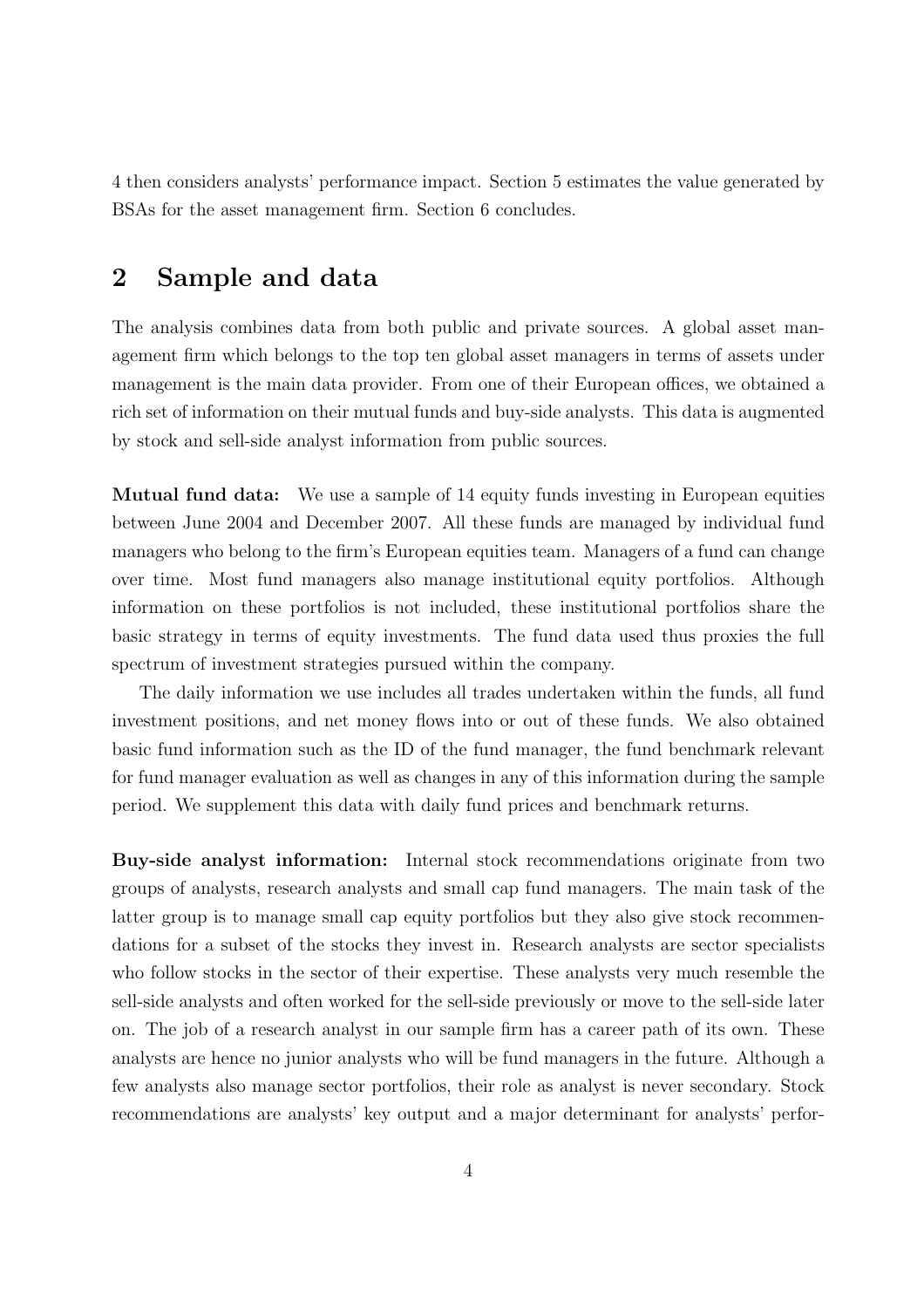mance evaluation and hence bonus payment. Another task of the research analysts is to discuss their views and industry/company news with fund managers. Although research analysts have their own company models, unlike sell-side analysts they are not required to provide earnings estimates on a regular basis.

We use daily information on recommendations for European stocks issued by all internal research analyst.<sup>3</sup> The information contains the stock, an analyst ID, and the current recommendation. Analyst stock recommendations are coded 1 for "sell", 2 for "underperform", 3 for "hold", 4 for "buy" and 5 for "strong buy". Changes in recommendations are recorded in the data set for the same day as the analyst announces the change if this occurs before the market opens. Else, they are recorded as of the subsequent trading day. These timing conventions are also used in the internal evaluation of the analysts. Unless stated otherwise, when considering changes in buy-side analysts' recommendations, we only use the direction of the change. A value of  $+1$ , 0, or  $-1$  for a buy-side recommendation change indicates a more favorable recommendation (upgrade), no change, or a less favorable recommendation (downgrade), respectively.

Sell-side analyst information: For each stock traded by one of the sample funds, we collect sell-side analyst recommendations from the Thomson Reuters I/B/E/S database. These recommendations are originally coded in the opposite direction of the buy-side recommendations (from 1 for "strong buy" to 5 for "sell") and are recoded to match the buy-side structure. A higher recommendation thus implies a more favorable view of the stock in both data sets. We use the daily mean consensus recommendation for each stock as well as detail information for individual analysts' recommendations. The change in the consensus over a period is the difference between the consensus value at the end of the period and the value on the trading day preceding the period.

Although the consensus recommendation is an easily observable and hence prominent indicator, professional investors might consider alternative investment signals more important, not least because SSAs may provide biased investment recommendations (see Malmendier and Shanthikumar, 2007a,b). We therefore also include I/B/E/S information about SSAs' earnings estimates. Specifically, we calculate earnings revisions as the relative change in the consensus earnings estimate over a specified period. In order to have a rolling measure of the consensus earnings, we use a time-weighted average of the earnings estimates for FY1 and FY2. The weighting factor for the FY1 estimate is the number of

<sup>3</sup>We disregard recommendations issued by small cap fund managers as these are not their main task.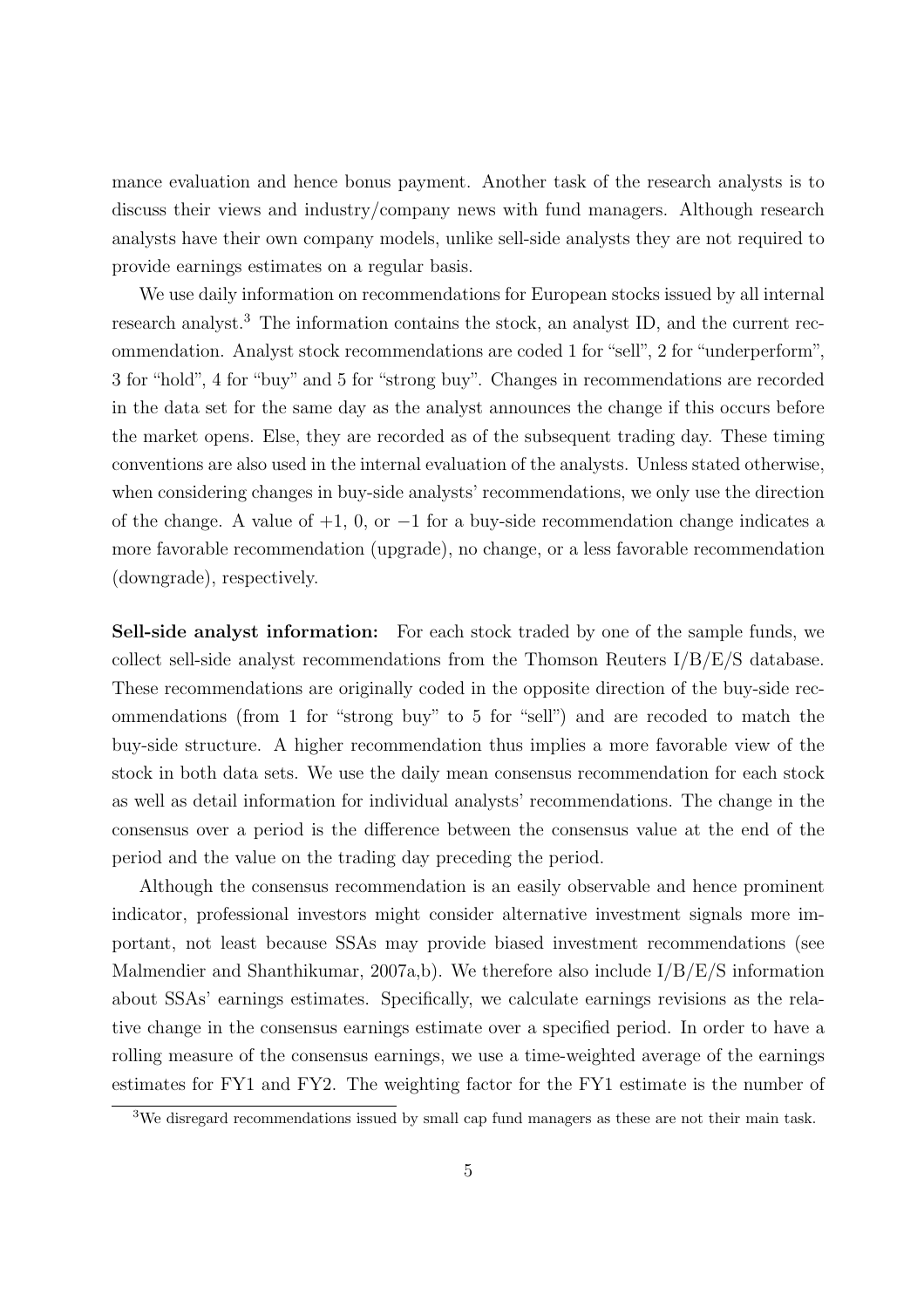trading days until the reporting date of the FY1 earnings relative to the number of trading days between the reporting days for FY1 and FY2. The weighting factor for FY2 is then 1 minus the factor for FY1. By this weighting structure, FY1 estimates receive a lower weighting the closer the corresponding reporting date.

As the market consensus in many stocks is determined by a large number of SSAs, professional investors may decide not to pay attention to all recommendation or earnings revision issued. Rather, some SSAs or brokers might be followed more closely than others. We consequently also consider a sub-set of sell-side firms by identifying the key brokerage firms for our sample firm. We measure the relevance of a sell-side firm for our sample firm by the overlap between the stocks traded by the mutual funds and stocks covered by the sell-side firm. Hence, sell-side brokers which cover a higher number of stocks that were also traded by the mutual funds are deemed more important. We rank all brokers covered in the  $I/B/E/S$  detail database and consider only the top 10 brokers in this ranking. The overlap between these firms' coverage and the stocks traded ranges from 226 to 242 stocks. Analysts employed by these 10 brokers will be termed key SSAs. Recommendation revisions by key SSAs are then reported as the number of upgrades minus the number of downgrades over a specified period of time.

Sample description: We restrict our sample to those stocks that were covered by the buy-side analysts at some time (i.e. where there is at least one buy-side analyst recommendation) during January 2004 and December 2007. We then collect all transactions by the mutual funds in these stocks and add buy-side recommendations, fund flows, the sell-side consensus and stock returns. Table 1 provides descriptive statistics for the sample.

For recommendation or earnings revisions, cash flows and returns, we consider several, non-overlapping time periods. For example, we differentiate the sum of cash flows by whether they were reported on the same or previous day as the trade (Cash Flow<sub>t,t-1</sub>) or during the remainder of the preceding trading week (Cash Flow<sub>t-2,t-5</sub>), where t denotes the day of the transaction. Since cash flows have very immediate effect on the portfolio structure, we don't consider cash flows which occurred over a week ago. For BSA recommendation revisions we use the period of one day prior to one day after the transaction (BSA recommendation revision<sub>t+1,t−1</sub>) in order to account for fund managers receiving information about planned revisions by the BSAs. We also consider revisions during the remainder of the preceding week (BSA recommendation revision<sub> $t-1,t-5$ </sub>) and changes that happened up to a month earlier (BSA rec. change<sub>t-6,t-20</sub>). The same three time periods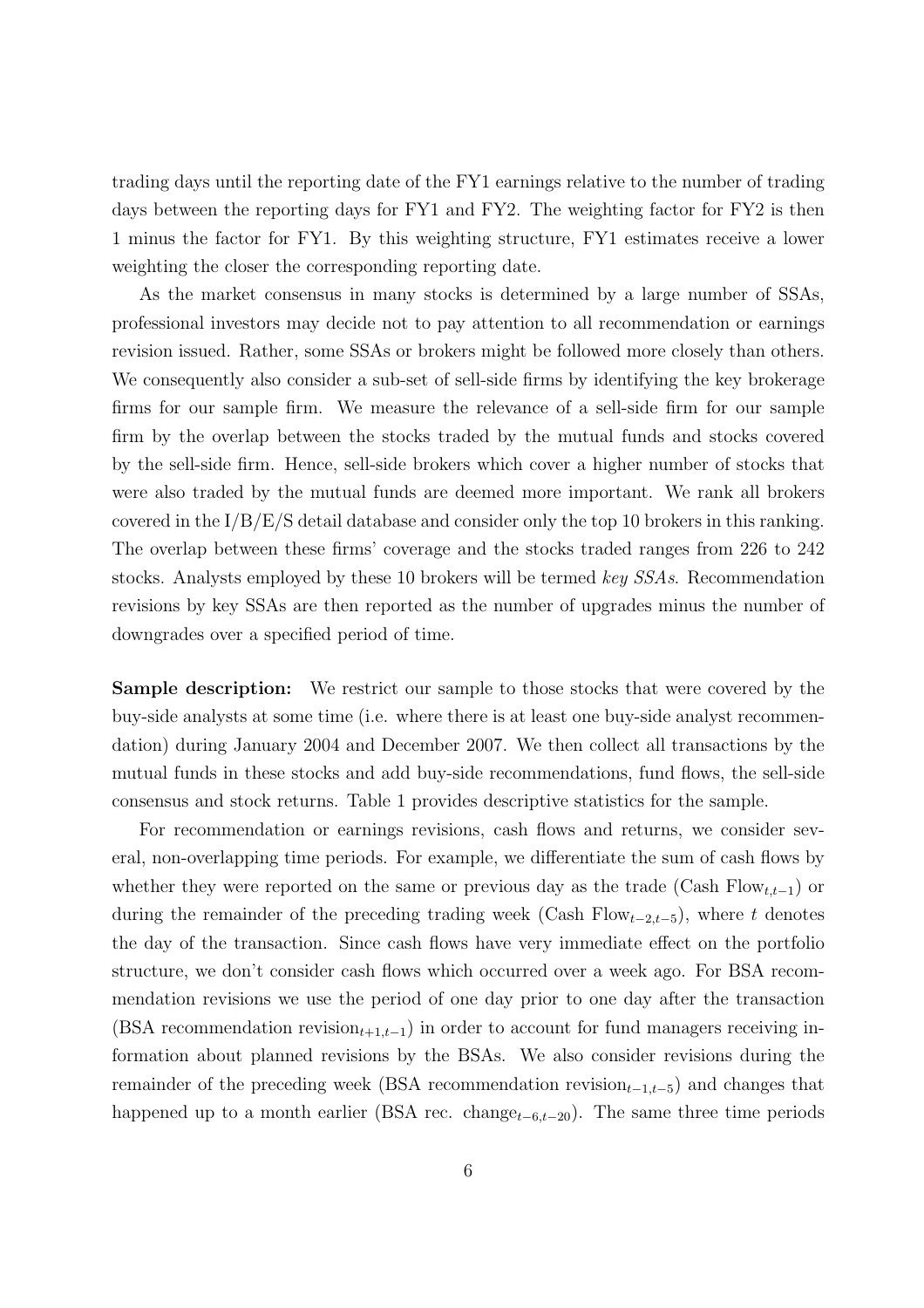are used for revisions by key SSAs, however the most recent day being the revision day. The consensus recommendation or earnings variables and past stock returns are included for three non-overlapping subperiods within the past six months.

# 3 Transaction impact

In this section, we consider the impact of buy-side and sell-side analyst recommendations on the trading behavior of fund managers. In the first step, we look at the structure of transactions around buy-side recommendation changes. We then turn to a more thorough analysis of the determinants of trading decisions and BSA revisions.

# 3.1 Recommendations and the structure of transactions

If buy-side analyst recommendations matter for fund managers' investment decisions, we should expect to see changes in their behavior when recommendations are changed. Over the sample period, we observe 536 recommendation changes. Table 2 (Panel A) presents the distribution of these revisions in a transition matrix. The table shows the distribution of new recommendations by the prior recommendation level. The last column in Panel A gives the percentage of recommendation revisions by the prior recommendation level. Recommendation reiterations are not recorded for the buy-side analysts in the sample. Hence, the main diagonal of the transition matrix is empty.

The numbers in Panel A show that most of the recommendations by buy-side analysts are either a hold (recommendation of 3) or a buy (recommendation of 4). Over 76.5% of recommendation revisions start at these levels, and the transitions are also mostly towards these levels. Only very few recommendations originate from or target the lowest recommendation level. Additionally, the transition matrix shows that most recommendation revisions are single level changes. In later analyses, we will therefore neglect the size of recommendation changes and simply differentiate between upgrades and downgrades.

Panel B of Table 2 illustrates the distribution of buy versus sell transactions in stocks whose recommendations are changed. Specifically, the table reports the proportion of buy transactions among all transactions in a stock within the period starting one trading day prior to the recommendation change and ending one trading day afterwards. These buy proportions are averaged and presented for the same recommendation transitions as in Panel A. The results show that upgrades (numbers above the main diagonal) and down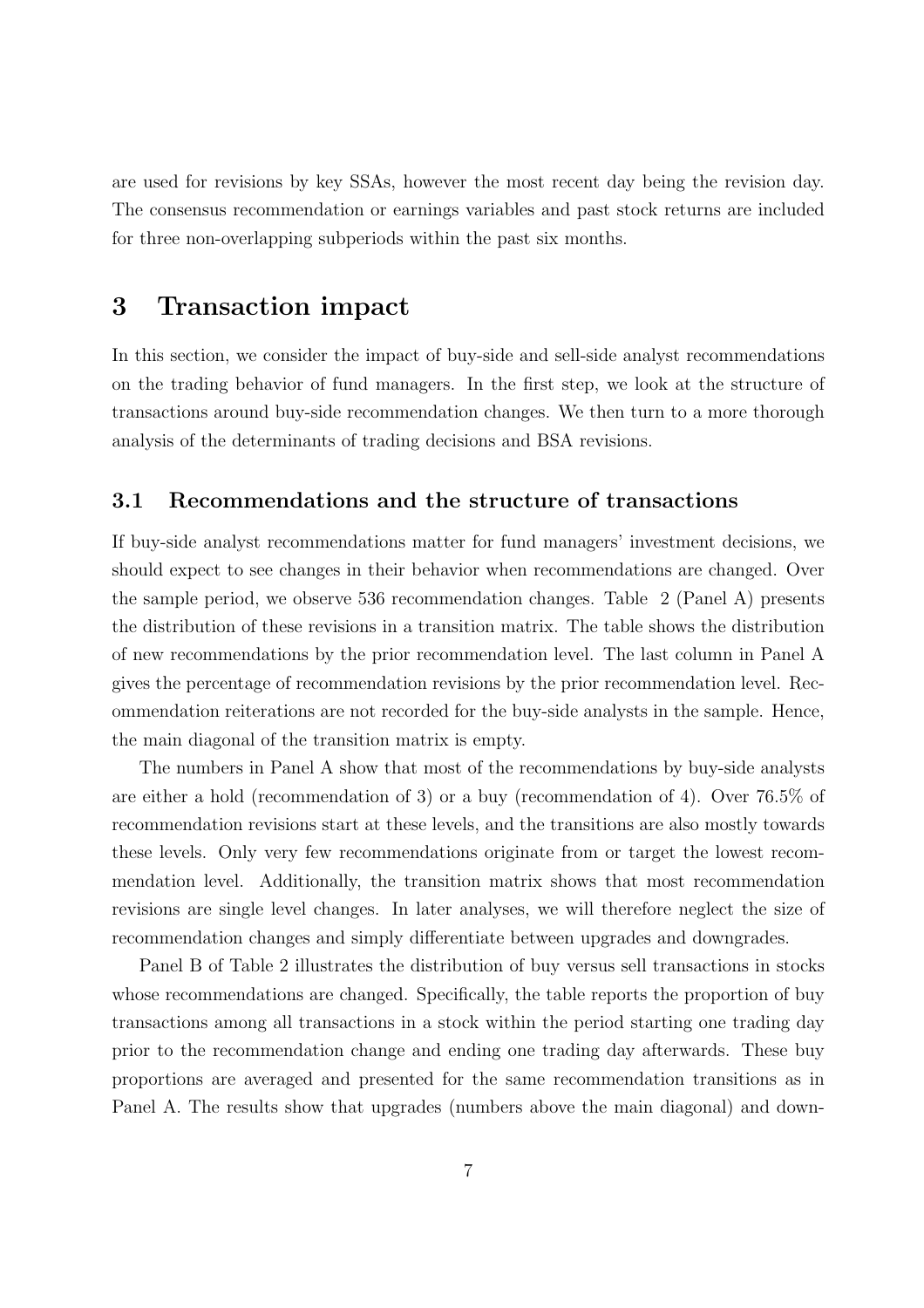grades (numbers below the main diagonal) go along with very different trading behavior: Upgrades are accompanied with mostly buy transactions, whereas sell transactions dominate for recommendation downgrades. As an example, consider an initial hold recommendation (level of 3). For the 65.3% of stock upgrades to a buy recommendations (recommendation level 4, see Panel A), buy transactions make up 86.8% of all transactions in these stocks in the three day period around the recommendation change. Conversely, for the 33.6% of stocks downgraded to underperform (recommendation level 2), 87.0% (100%- 13.0%) of transactions are sells. The results in Panel B show a strong congruence between fund managers' trading decisions and buy-side recommendation revisions.

Figures 1 and 2 provide further evidence of the impact of buy-side analysts' revisions on fund manager trading. Both figures analyze trades in stocks around recommendation revisions. The event day (of the revision) is  $t=0$ . Similarly to Panel B of Table 2, Figure 1 reports the proportion of buys (in percentages) up to five weeks prior to and after the revision. The dark-shaded bars show proportions of buys around upgrades, the light-shaded bars show buy proportions around downgrades. Figure 2 looks at the trading intensity of fund managers around recommendation revisions. It shows the average number of trades observed in a stock around its revision day, again for upgrades (dark-shaded bars) and downgrades (light-shaded bars) separately. In both figures, numbers are averaged on a daily basis for the first week around revisions. For weeks  $-5$  to  $-2$  and 2 to 5, the figure reports weekly averages.<sup>4</sup> Additionally, the dashed line in each figure represents the average during weeks -5 to -2 for both upgrades and downgrades.

Figure 1 shows that the congruence between recommendation revisions and fund managers' trades extends over a fairly long period. Recommendation upgrades (downgrades) shift post-revision trades towards buys (sells) for at least three weeks, with weakening effect over time: The difference between the proportion of buys after upgrades versus downgrades on revision days is over 80 percentage points and declines to roughly 20 percentage points three weeks afterwards. Trading activity also increases around recommendation revisions, as Figure 2 illustrates. On the revision days, average activity is almost six times higher than the average activity in weeks -5 to -2 prior to revisions. However, the effect appears not to be long-lasting as it vanishes within the first week following a revision. Both figures strongly highlight the impact of buy-side analysts' recommendations on fund manager behavior.

<sup>&</sup>lt;sup>4</sup>The change from weekly to daily (to weekly) averaging is also highlighted in the figure by changes in the background shading.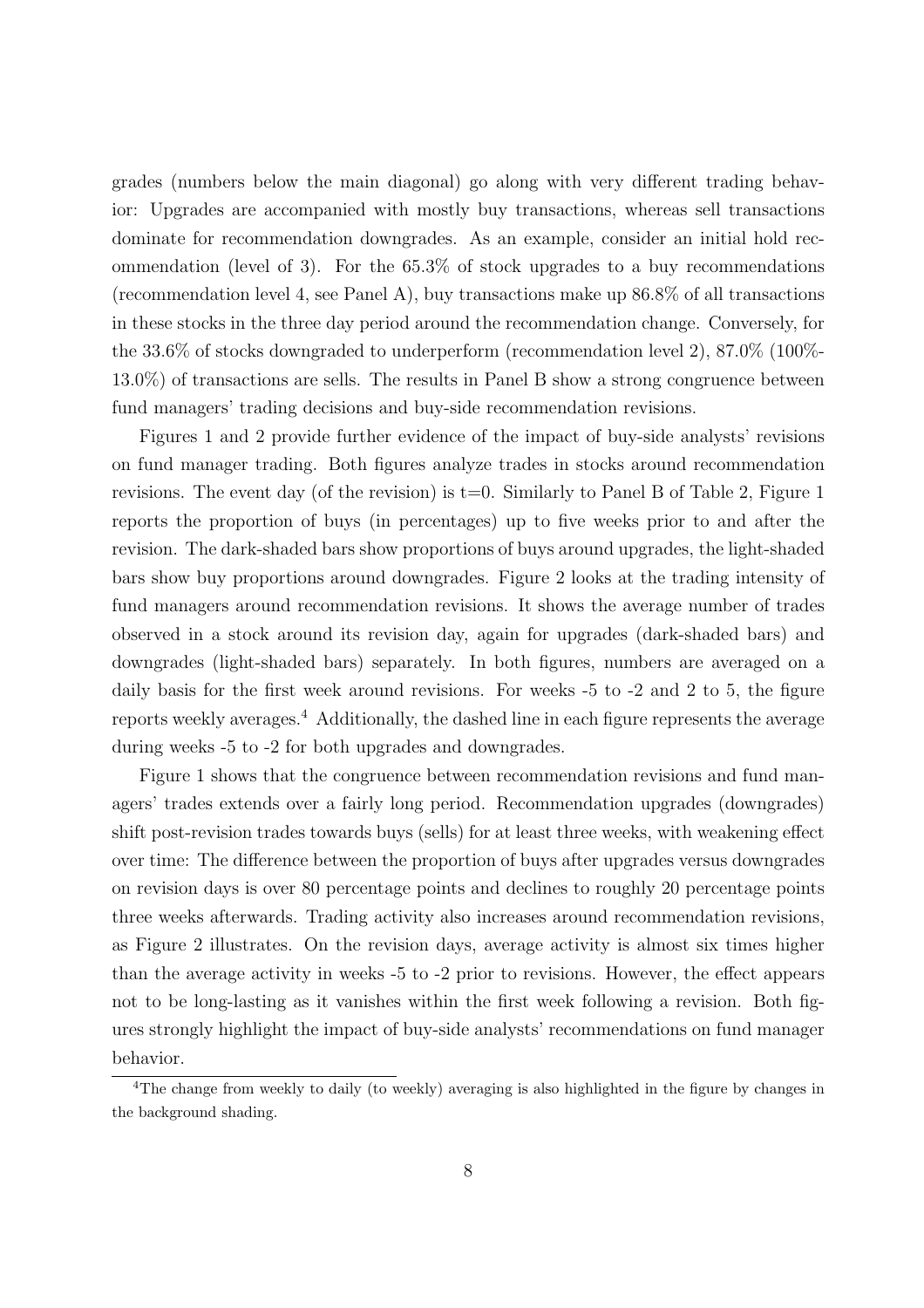A notable feature in Figures 1 and 2 is that the structure of transactions already changes in the days prior to recommendation revisions. This is not surprising for trades happening one to two days ahead of a revision: By the timing convention, a revision during trading hours results in a lag of one day between the day a revision is published internally and the recorded announcement day. Additionally, analysts regularly communicate their planned revisions to fund managers. Updating their valuation models and writing an accompanying research report might then delay the officially recorded announcement by another day. These effects can best be seen in Figure 2 as the pick-up in trading activity is evident two days ahead of the revision day. Figure 1, however, shows that the distribution of buys and sells changes strongly up to four days ahead of the revision. This pre-revision effect is unlikely to be due to time lags between an analyst's decision to revise a recommendation and the official announcement. Rather, it is due to other interactions between fund managers and buy-side analysts. In particular, fund managers and buy-side analysts share and discuss their views about stocks. These discussions can be around specific events, such as company meetings, company announcements, or institutionalized meetings between analysts and fund managers.<sup>5</sup> This may enable analysts to give an early indication of their plans to revise a recommendation or may allow fund managers to correctly assess the direction of the next revision. Alternatively, fund managers might be able to convince analysts and simply trade according to their view. Although it is not discernible from the data which mechanism drives the pre-revision effects, conversations with fund managers and analysts suggest that revisions determine fund managers' transactions rather than vice versa.

# 3.2 Explaining the direction of trades

The previous analysis illustrates that buy-side recommendations have a strong effect on whether fund managers buy or sell a specific stock. Therefore, we look at this decision in more detail. We first show that buy-side analyst recommendation revisions and fund flows have a high impact on the trade direction even after controlling for other investment signals. We then analyze whether buy-side analyst recommendations are more than a compound signal of these public investment signals.

<sup>&</sup>lt;sup>5</sup>For example, fund managers used to specialize within the team on certain industries. Hence, analysts know whom to approach when there is any new information or upcoming events. Also, sector analysts and the fund management team meet on a regular basis.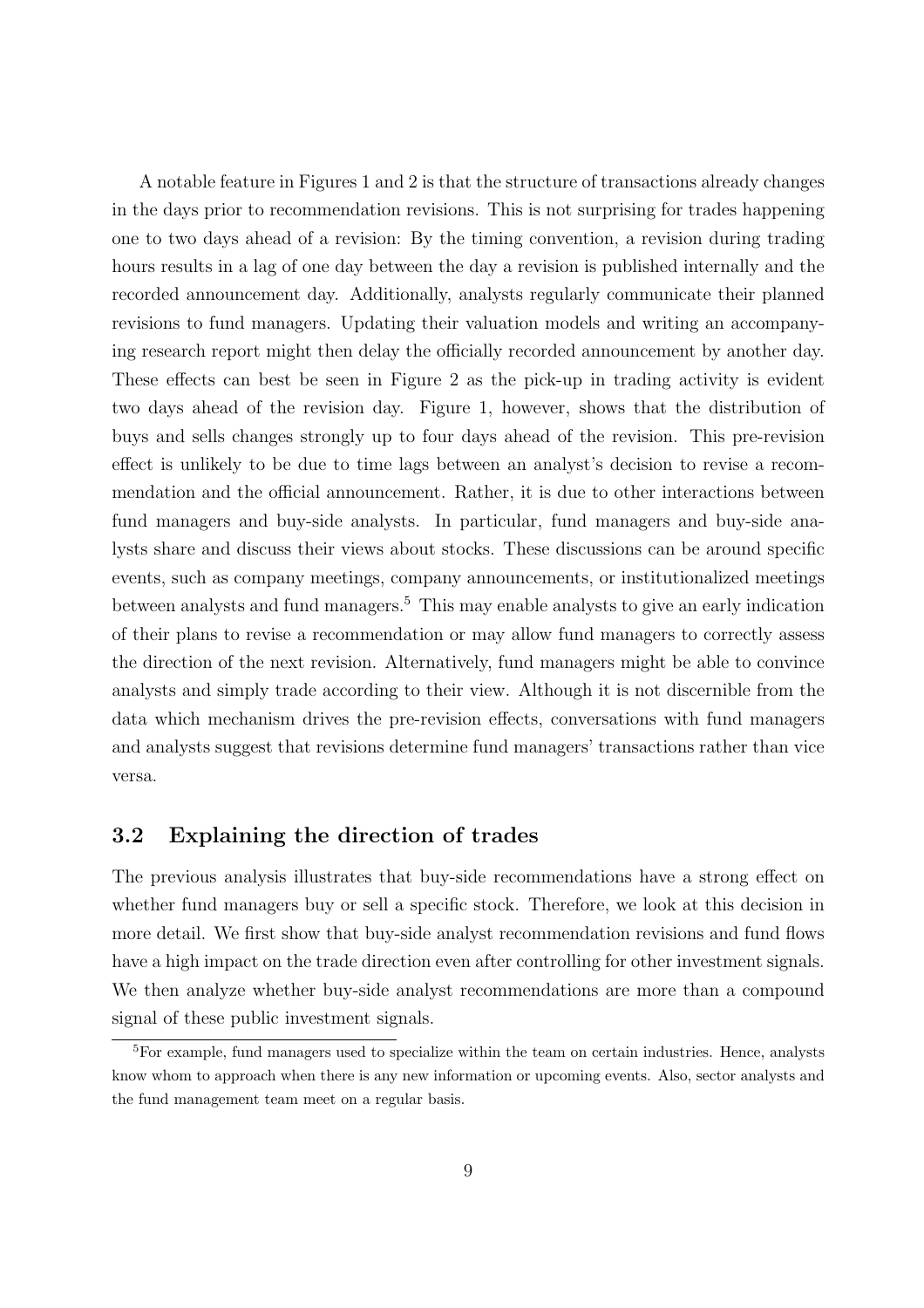Table 3 presents the results of a logit regression of buys versus sells on various internal and publicly observable variables. The dependent variable takes on a value of one if a stock transaction by a single mutual fund during a day is a buy transaction and zero if the transaction is a sell. The explanatory variables include the internal information about buy-side analyst recommendations (both current levels and past changes) and cash flow information. As the publicly observable investment signals, we use consensus recommendations and earnings estimates. We use the current levels of the consensus recommendation as well as the value of past changes therein, distinguishing between three sub-periods within the preceding six months to account for how recent the changes in the variable are. For the consensus earnings estimates, we consider percentage changes over the same sub-periods as for recommendations. The consensus variables provide a signal of the average analyst's recommended transaction and should take into account all relevant stock information up to the day of transaction. In addition, we use recommendation revisions by key SSAs for three sub-periods within the preceding month. We also include past stock returns as a control variable. This variable captures potential momentum or contrarian trading by the fund managers.

The results of the logit analysis show that all internal variables are highly statistically significant whereas only some of the public investment signals determine trading decisions. Recommendation upgrades by either the buy-side or the sell-side (consensus or key brokers) positively affect the propensity to buy a stock for all time periods between the revision and the transaction considered here. The effects are statistically significant for the most recent recommendation revisions by key SSAs as well as for consensus revisions that occur more than a week prior to a transaction. Hence, the key SSAs have a very immediate effect, whereas changes in the consensus matter only with some lag but for a longer period of time. Cash inflows also increase the probability of a buy transaction. This is as expected as fund managers usually prefer to hold only small cash positions. The inflow of new money thus triggers at least some buy transactions. Although statistically significant, recommendation levels show less clear results. While they increase the propensity to buy when issued by a buy-side analyst, higher recommendation levels have a negative effect when issued by the sell side. This is consistent with fund managers considering recommendation changes to contain investment value whereas the level of a recommendation is less relevant. Similar to recommendation levels, past stock returns show no consistent behavior. While the most recent returns positively affect the propensity to buy, less recent returns have the reverse effect. Lastly, consensus earnings revisions are statistically insignificant.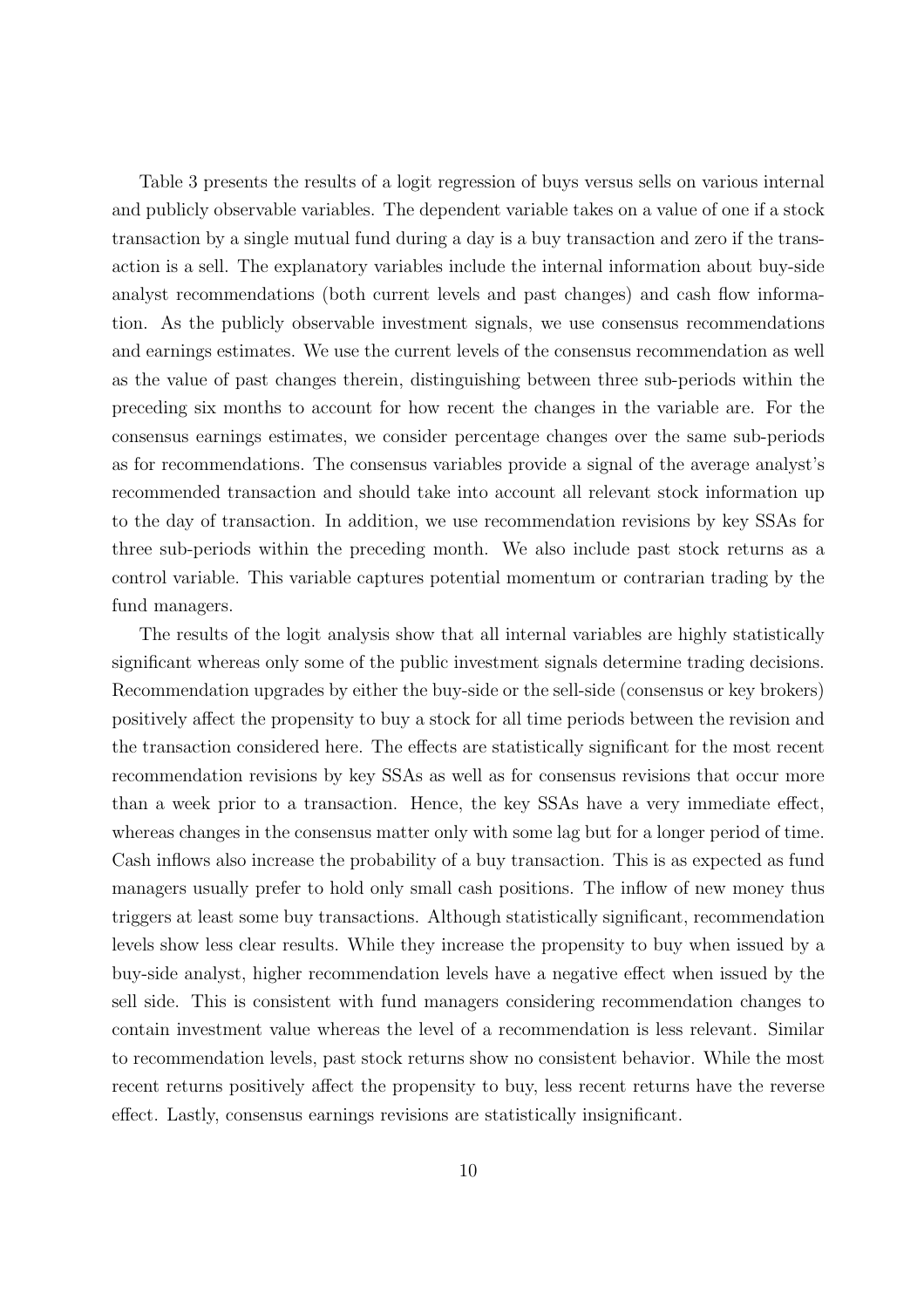The last columns of Table 3 report the average marginal effects of changes in the explanatory variables. The results show that the internal signals have the highest economic impact on trade directions. Most notably, a buy-side analyst's recommendation upgrade (downgrade) at the same or previous day increases (decreases) the probability that fund managers buy that stock by 41 (27) percentage points. Although the effect decreases over time it is still economically high (between 13 and 16 percentage points) if the recommendation change happened between two to four weeks before the transaction. As a comparison, the maximum effect that a similar change in the consensus recommendation has is 18 percentage points. Although it generally depends on the coverage of a stock, a one-unit change within a single week is highly unlikely. The effect of a one standard-deviation change in the consensus is below two percentage points  $(0.18 \times 0.096 \approx 0.017)$ . Nevertheless, the sell-side information signal has an impact that persists even for periods of up to six months. Key SSAs have a very immediate impact: a single upgrade on the trading or the preceding day shifts the likelihood of a buy transaction by 7 percentage points. A cash flow of one percent of a fund's asset value over the same or previous trading day changes the buy probability by 16 percentage points in the same direction. The effect is reduced to five percentage points if the cash flow occurs 5 to 3 days before the trading date. Finally, past returns and recommendation levels, although statistically significant, show low economic impact on trade directions.

### 3.3 The direction of buy-side analysts' revisions

In order to gauge whether BSA recommendation revisions are more than a combination of the public investment signals considered by fund managers, we now turn to the recommendation upgrade or downgrade decision. Similar to the trade direction analysis, we perform a logit regression of the direction of the stock recommendation revisions. The dependent variable thus takes on a value of one (zero) if the analyst upgrades (downgrades) the stock. For the independent variables, we use the set of publicly observable variables (consensus and key SSA recommendations, consensus earnings and returns) as in the analysis of trade directions.

The results and average marginal effects of the logit analysis are presented in Table 4. Only few variables turn out to be statistically significant (at the 5% level). The most important variables in the analysis are the revisions by key SSAs. In contrast to the transaction analysis, revisions by these key analysts affect BSAs' revisions positively for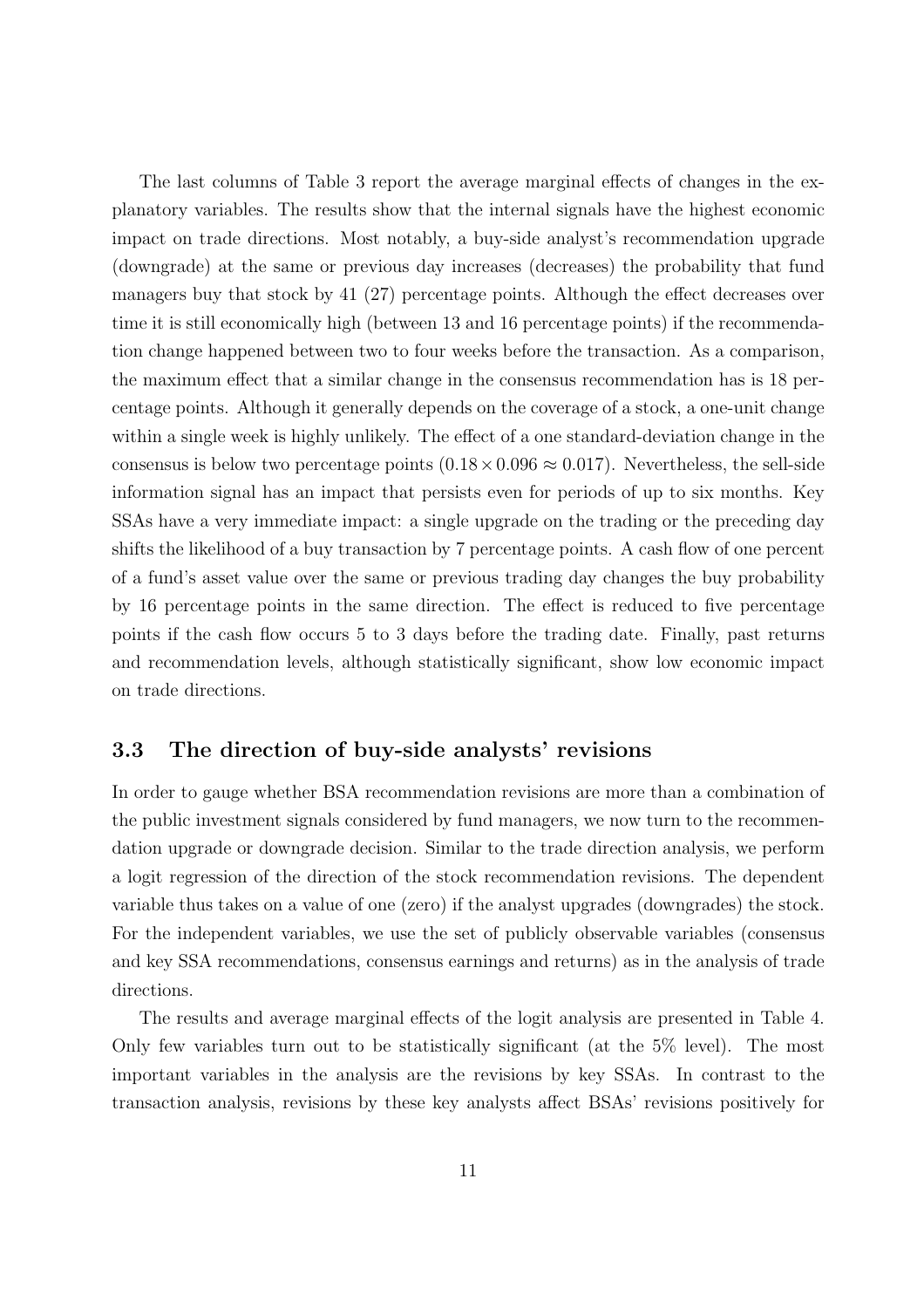all sub-periods within the prior month. A recommendation upgrade by a single key SSA increases the likelihood that a BSA revision is an upgrade by 30 percentage points if it happens on the same or previous day. If the sell-side upgrade happens up to a month ago, the effect is still significant with a marginal effect of 7 percentage points. In contrast to the key SSAs, consensus recommendations are not statistically significant. However, consensus earnings revisions have some, albeit limited, positive impact on the direction of BSA revisions. Finally, stock returns over the prior month have a statistically significant effect. However, the effects are rather inconclusive as their direction changes within that period.

In sum, our results suggest that buy-side analysts' changes in recommendations play an important role as internal investment signals. Their impact is also larger than that of the sell-side consensus. And even though buy-side analysts and fund managers might partly follow similar investment signals, the recommendation revisions by the buy-side analysts can be interpreted to have additional information content for the fund managers.

# 4 Performance impact

The previous results show that buy-side and, to a lesser extend, key sell-side analyst recommendations affect trading decisions. We now consider the impact of analyst recommendations on fund performance. Before analyzing the performance of fund transactions, we first consider the performance of buy-side and key sell-side analysts' recommendation changes.

# 4.1 The performance of analysts' recommendation revisions

Buy-side analysts' performance: We measure buy-side analyst performance by calculating the percentage return of each stock upgrade and downgrade for holding periods of one, five, 10, 15, 20, 40, 60 and 120 trading days as of the day of the recommendation change. We report both raw returns as well as abnormal returns. A stock's abnormal return is computed as the difference between the raw return and the market return adjusted for the stock-specific beta. Stock-specific betas are the result of a regression of daily stock returns on an intercept and the market return during the sample period. We use the MSCI Europe index for the market return. Returns are averaged for all upgrades and downgrades with equal weighting. Table 5 presents the performance results of recommendation changes as well as the difference in performance between upgrades and downgrades.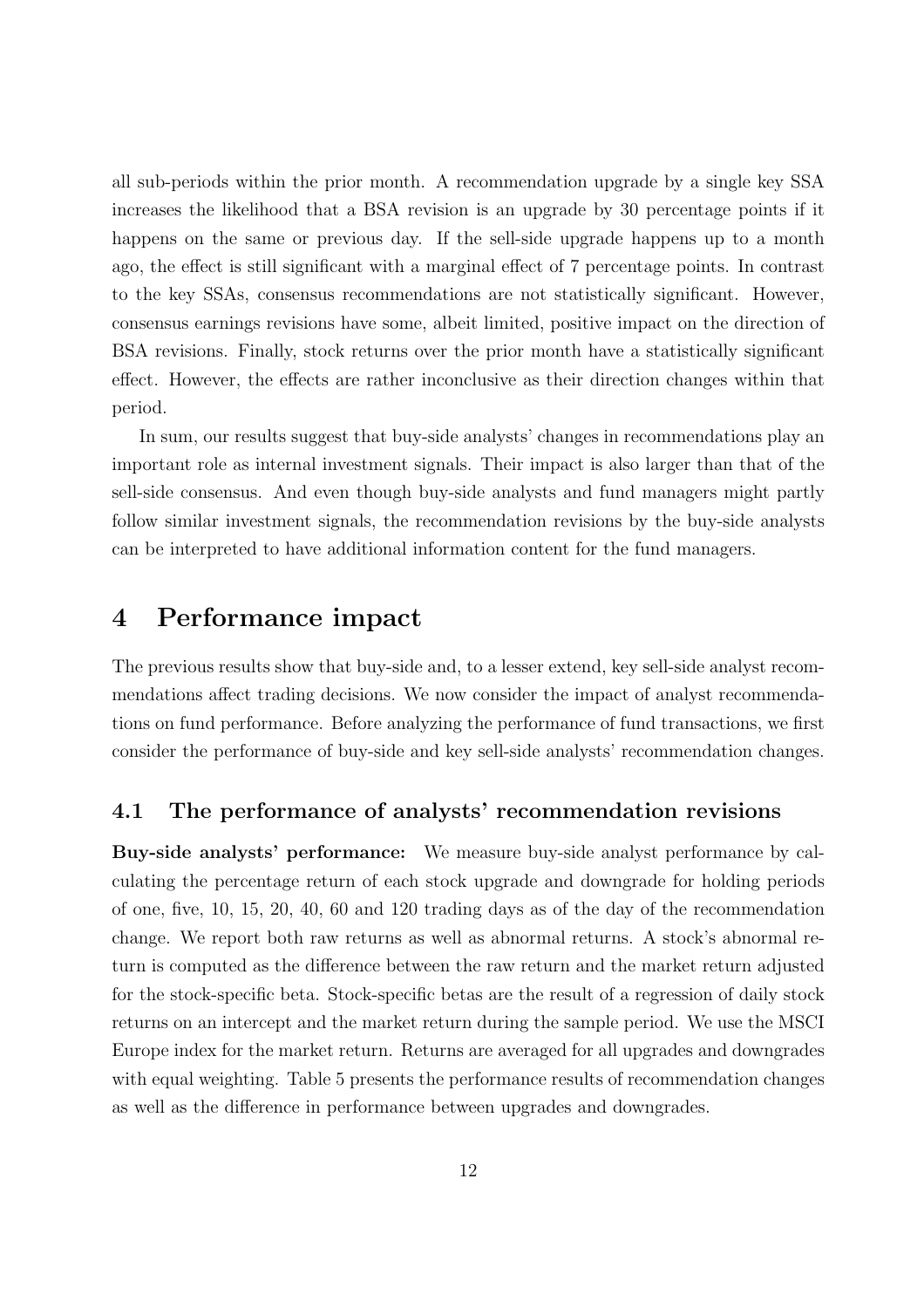Looking at raw returns, Panel A shows that stocks that have been upgraded have almost steadily increasing performance over time. Even the returns to downgraded stocks turn positive and increase over time. The general increase in stock prices is not overly surprising, given the time period of our analysis. However, the results also show that the return difference between recommendation upgrades and downgrades is positive and significant for the first two to three months. This return difference builds up from 0.44 to 1.94 percentage points over the first weeks and reaches a maximum of 2.50 percentage points after one month. The latter structure of returns is also visible in abnormal returns (Panel B). The difference in returns between upgrades and downgrades increases from 0.56 to 1.99 percentage points within one month and decreases thereafter. Overall, it is possible to generate positive returns by following buy-side analysts recommendation changes.

Key sell-side analysts' performance: We next consider the performance of the top 10 brokers' analyst recommendation revisions. Very recent revisions by the key SSAs positively affect fund manager transactions, even though the effect is much weaker than for BSAs. For example, combining the revisions by key SSAs with our transaction data shows that the same-day percentage of buys following key SSA upgrades versus downgrades is 50.7% versus 22.4%, respectively.

Similarly to the analysis in table 5, we calculate percentage returns of each stock upgraded and downgraded by key SSAs for the various holding periods. We measure the analyst return based on the closing price on the revision day. This implies that we disregard the potential announcement day effect that has been found for SSA revisions (see Francis and Soffer, 1997; Ivkovic and Jegadeesh, 2004). Although we thus miss out a part of the stock return generally attributed to a revision, this lag in the performance calculation is more relevant for fund managers as they are usually not able to react fast enough to realize the announcement day return.

Table 6 presents the performance results of key SSA recommendation changes as well as the difference in performance between upgrades and downgrades. The results show that SSAs provide valuable investment recommendations: Both raw and abnormal returns of upgrades are statistically significant and positive for all return periods considered. Recommendation downgrades yield negative raw returns initially, and significantly negative abnormal returns. The return differences are highly statistically significant, positive and increase from 0.36 percentage points to 1.02 percentage points for abnormal returns.

Although the patterns of returns for SSA and BSA revisions are similar, the returns to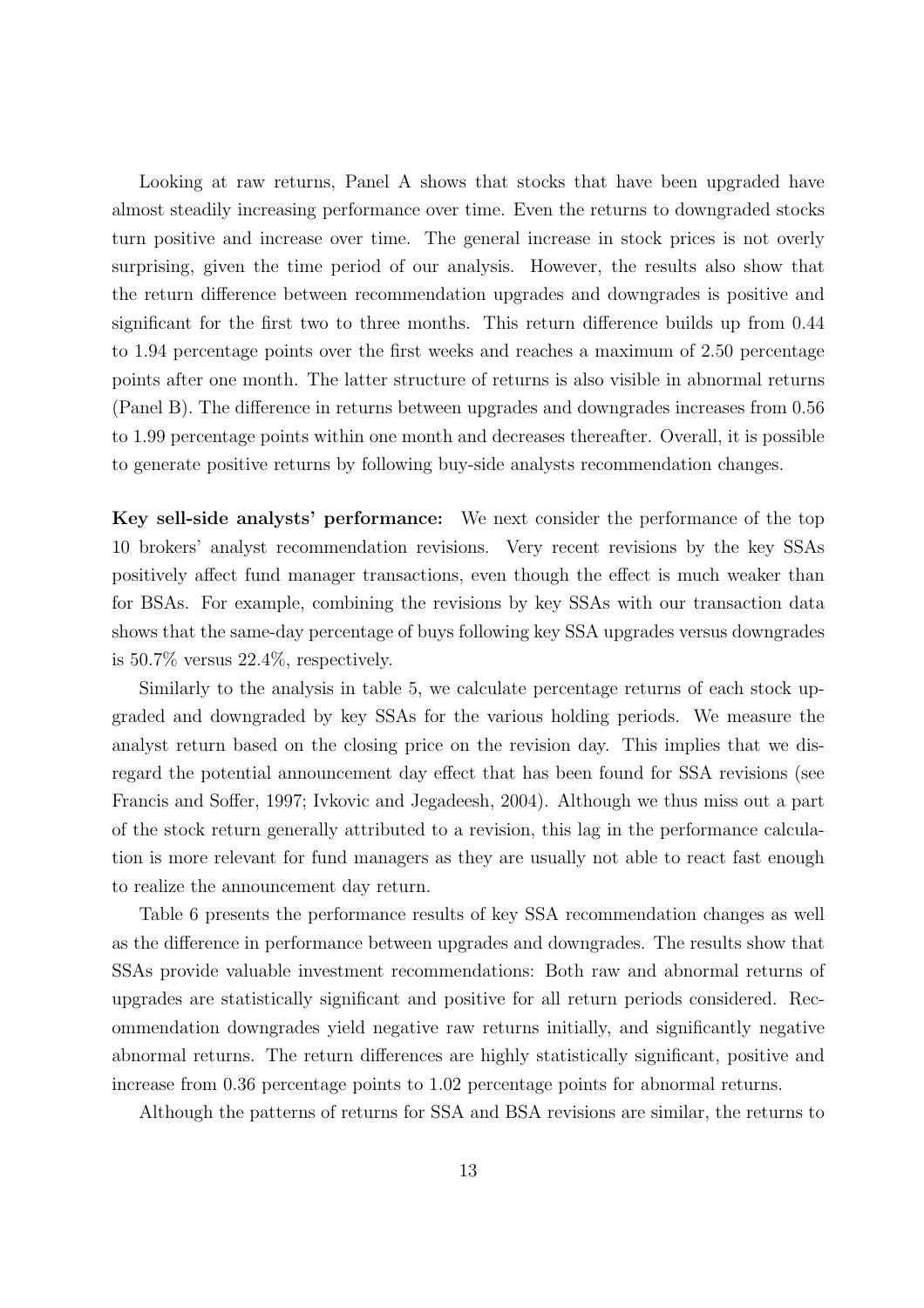SSA revisions appear slightly weaker than BSA revisions over the first months. However, in contrast to BSA revisions, key SSAs' revisions remain significantly positive even for the 6 months period.

### 4.2 Performance of fund managers' transactions

Given that BSAs and key SSAs generate valuable investment signals and that fund managers appear to trade consistently with these signals, we should expect to see positive performance of trades induced by these revisions. We now analyze fund managers' transactions and consider the returns to buy and sell transactions as well as their return differences.

Buy-side analysts' performance impact: Table 7 presents the performance of two transaction samples: The first sample (in columns two and three, six and seven, ten and eleven) contains all transactions where a same-directional revision by a BSA is observed in the period of one trading day prior to one trading day after the transaction. From the analysis in 3, we know that these transactions are very likely to be driven by the internal investment signal. The second set of trades contains those without a same-directional revision by the BSA during the three days around the transaction. The second sample thus contains transactions that are not (solely) driven by the BSA recommendation but might be based on other information.

We look at raw (Panel A) and abnormal returns (Panel B) over the same time-horizons as in Tables 5 and 6. Although the funds in our sample have different, fund-specific benchmarks (given their differences in investment focus and style), we continue using the MSCI Europe index as the market return. Unreported calculations using market-adjusted returns with fund-specific benchmarks yield very similar results. We present returns for buy and sell transactions as well as the (within-sample) difference in these returns.

The results for the raw returns show again positive returns for both buys and sells over the longer return periods. Raw returns are highest mostly for buys around upgrades and lowest for sells triggered by downgrades. For both samples, the difference in returns between buys and sells is positive and significant during the first two months.

Looking at abnormal returns provides further information about the return structure of transactions. Most notably, the results suggest that the negative abnormal returns of fund managers' sells contribute most to trading returns. These returns are almost all significantly negative, particularly those triggered by BSA downgrades. Stocks sold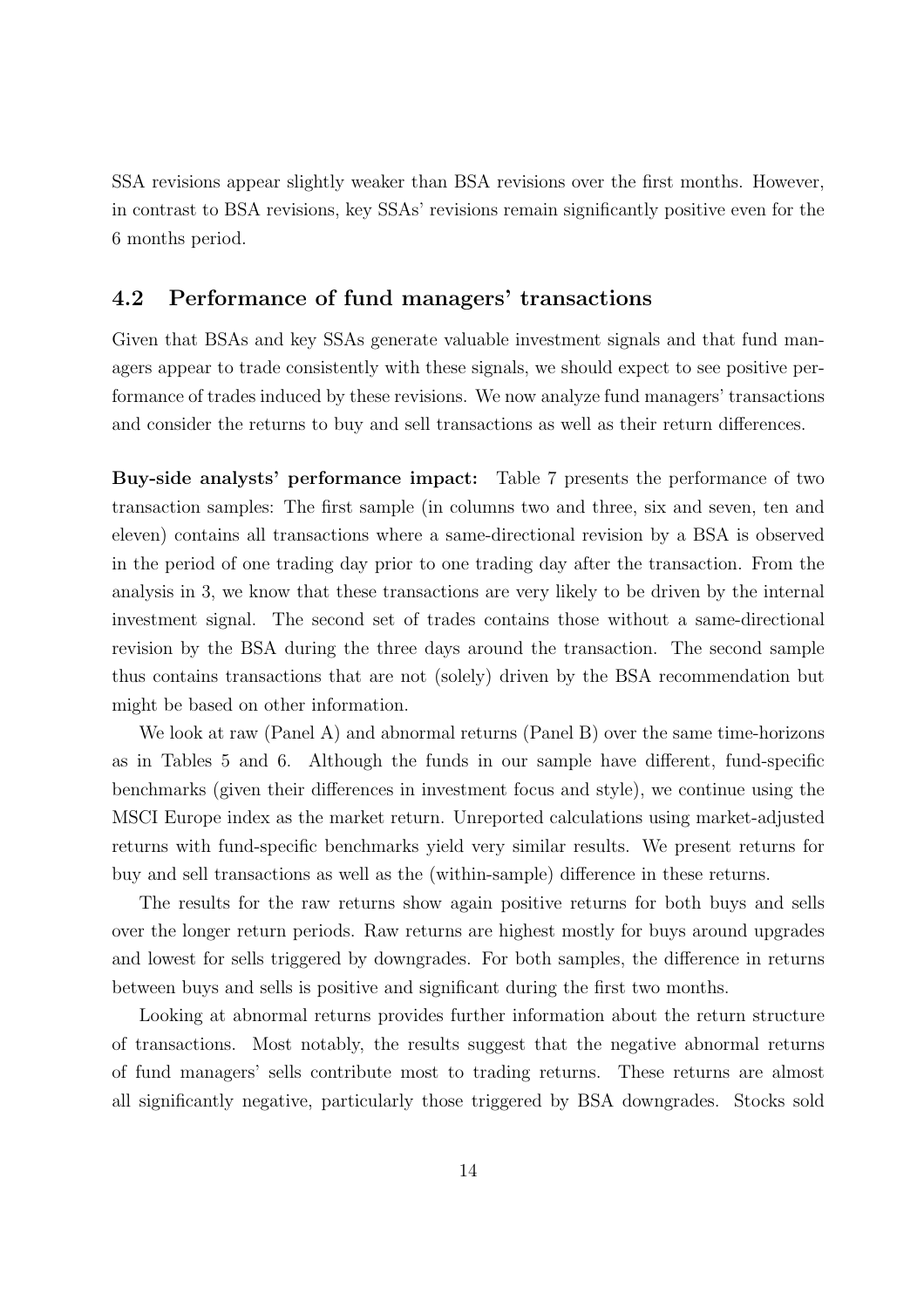around downgrades have abnormal returns of -1.20% within the first week and -3.26% after 6 months. Sells without a BSA revision on the other hand underperform by less than  $0.5\%$  – still, the returns are significantly different from zero. Buy transactions show much weaker evidence of positive abnormal returns. Only buys without upgrades have positive and statistically significant returns (over the two-month period). Except for the one-day performance, BSA driven buys show return differences which are statistically insignificant from zero.

The differences in returns between buys and sells are positive and significant for both samples during the first two months after the trade. The transactions driven by BSA revisions reach a maximum difference of 2.50 percentage points after two weeks and the difference remains significantly positive for two months. The time horizon for those trades to be profitable is thus the same as for the BSA revisions themselves. The results suggest that the return potential of BSAs' revisions is captured by fund managers. In particular, fund managers seem to profit from negative revisions, whereas trades implementing upgrades surprisingly show returns not significantly different from zero.

Table 8 presents a comparison of the return differences between buys and sells for the two samples. While the return difference is always higher for transactions driven by BSA revisions, the difference (in return differences) is only statistically significant during the first month. Although fund manager trades seem to be more profitable if triggered by BSA revisions, this can only be confirmed for a relatively short return horizon. Still, overall the return analysis of transactions shows that BSAs positively affect fund managers' transaction returns and thus improve fund performance.

Key sell-side analysts' performance impact: We now consider the performance of transactions which occur during the same day or one day after a recommendation revision by one of the key SSAs. Because SSA revisions are not always followed, we compare the performance of both buy and sell transactions for recommendation upgrades and downgrades separately (see Busse, Green, and Jegadeesh, 2010, for a similar analysis). Trades that are in the same direction as SSA revisions should not only contribute positively to the overall fund performance. Rather, if fund managers are also able to discern profitable and unprofitable stock recommendations, the return difference between buy and sell transactions should be positive both for transactions following upgrades as well as following downgrades.

Table 9 presents raw and abnormal returns to buy and sell transactions for stocks that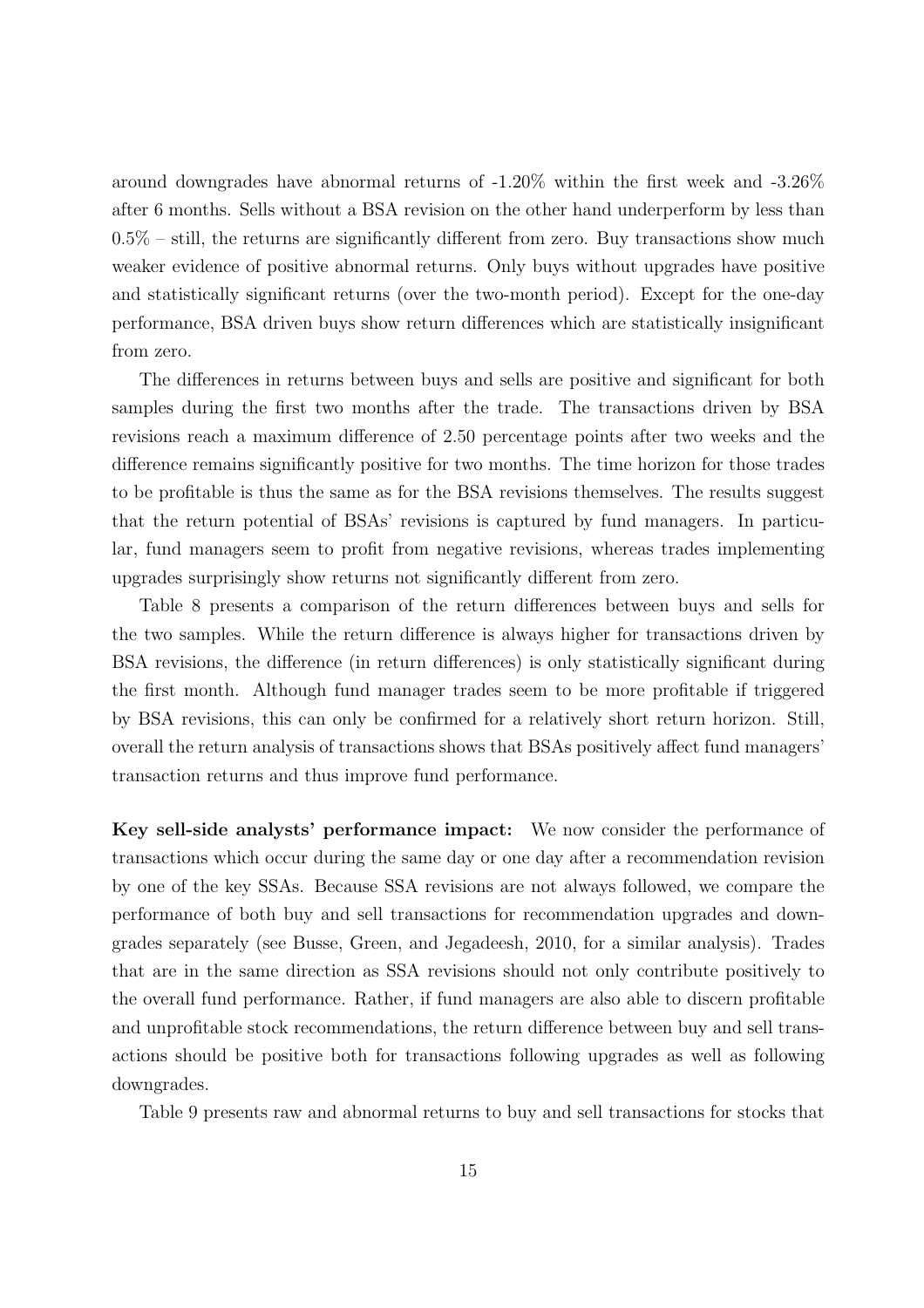were traded on the announcement day of a key SSA revision or one day afterwards. If more than one key SSA revision occurs from different brokers during those two days, the difference in the number of upgrades versus downgrades determines the direction of the overall revision. We interpret an equal number of upgrades and downgrades as no revision. The table distinguishes trades by the direction of the revision (upgrades versus downgrades) and also presents averages over all buys or sells.

Looking at the abnormal returns to buy transactions in Table 9 reveals returns which are either not significantly different from zero (for most buys around SSA upgrades) or even significantly negative (for buys around downgrades). For return periods of 3 to 6 months, abnormal returns are significantly negative for each of the reported sets of buy transactions. The results suggest that buy transactions around revisions by key SSAs add no value at best or even negative abnormal longer-run returns at worst – irrespective of the revisions' direction.

The returns to sell transactions in Table 9 show that fund managers generate value with their sell transactionss – similar to the results in Table 7. The effect is particularly strong for sells around key SSA downgrades, but is also visible in sells which happen around upgrades by key brokers. As in the case of buy transactions, abnormal returns are lowest for return periods of 3 and 6 months. Overall, the evidence for key SSA revisions adding value to fund managers' trades is mixed when looking at the returns to buys and sells separately.

In Table 10, we present return differences between buy and sell transactions around key SSA revisions. Comparing return differences over different sub-sets of trades yields some more information on the value of SSA revisions. The first pairs of columns reports differences between returns to buys and sells by the direction of the revisions. Abnormal return differences are significantly positive over the first three weeks for upgrades and over the first two months for downgrades. These positive return differences suggest that to some degree, fund managers are able identify profitable and unprofitable stock recommendations and react accordingly. However, the next two column pairs show that only those transactions which implement SSA revisions (congruent trades) yield significantly positive abnormal returns. Contrarian trades which are opposite to the revisions yield no significant abnormal returns. Hence, fund managers appear to be able to identify and follow revisions which are valuable but are less able to identify potentially loss-making revisions by the key brokers. Still, the overall return difference for all transactions around key SSA revisions is significantly positive for the first two months. We can thus conclude that SSAs employed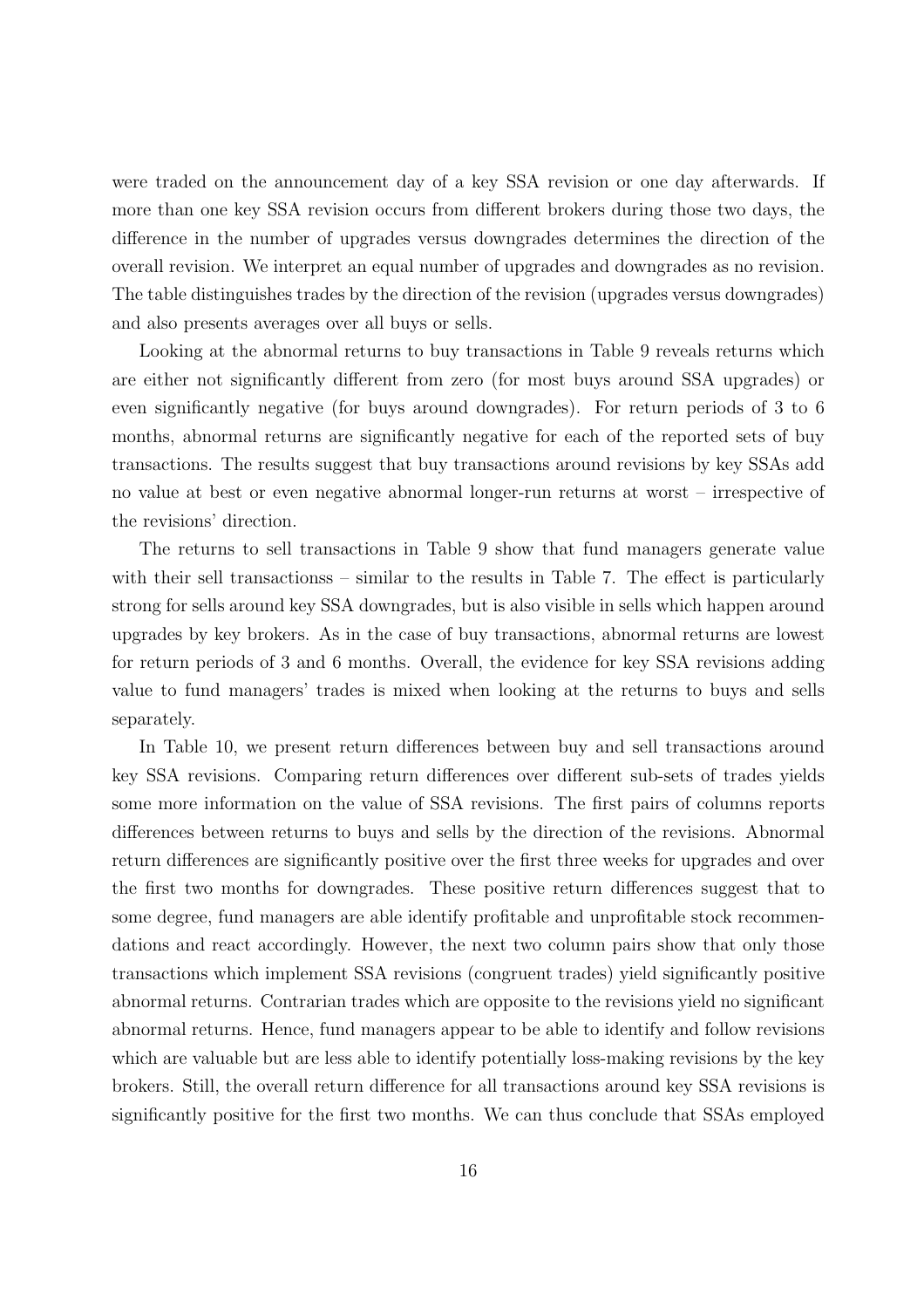by the key brokers also provide investment signals which – to some degree – improve fund performance.

# 5 Trading profits and the value of buy-side analysts

Our results show that BSAs positively affect fund manager trading and the performance of their trades. However, the performance impact so far depends on the holding period considered. We now provide a more concrete, albeit rough, estimate of the value of BSAs for the asset management firm. To do so, we calculate realized trading profits for round-trip transactions that were likely to be initialized by BSAs. We select all transactions in stocks that had a same-directional revision in the period of one day prior to one day after the transaction. We then eliminate all transactions which afterwards had no offsetting trades by the same fund until the end of our sample period. For the remaining transactions, we calculate round-trip raw profits using reported execution prices. As an illustration, consider a BSA-induced buy of 100 shares in stock  $X$  at a price of 1 at date 0. The transaction is offset by sells at two distinct dates: 60 shares of X are sold at a price of 2 at date 1, and 40 shares are sold at a price of 1.5 at date 2. The round-trip profit is hence 80. The same profit results if 100 shares are sold at date 2 (the fund might have already had a position in X at date  $0$ ) – only the sale of 40 shares is needed to close the position. Thus, offsetting transactions need not be contained in a single trade and might be part of an even larger trade. Also, subsequent transactions other than offsetting trades are disregarded until the position is closed: the trading profits in the example remain unaffected by additional purchases of  $X$  between date 0 and date 2. We thus assume that the BSA-induced transaction is always closed first.

We provide several adjustments to the raw profits generated by the round-trip transactions. Market-adjusted profits are derived by deducting the profits from equal-sized investments into the MSCI Europe index on the transaction day. Investment returns from this hypothetical portfolio are realized at the same point(s) in time as the stock investment. In order to account for the stock-specific risk, we also calculate beta-adjusted profits by adjusting the investment into the market index by the stock's beta. Finally, we derive profits when transactions are executed without transaction costs and net of transaction costs. Transaction costs for stocks are included in our data set, and we use transaction costs of 5 basis points for investments into the market index.

Table 11 presents the results for the profits from 346 round-trip transactions follow-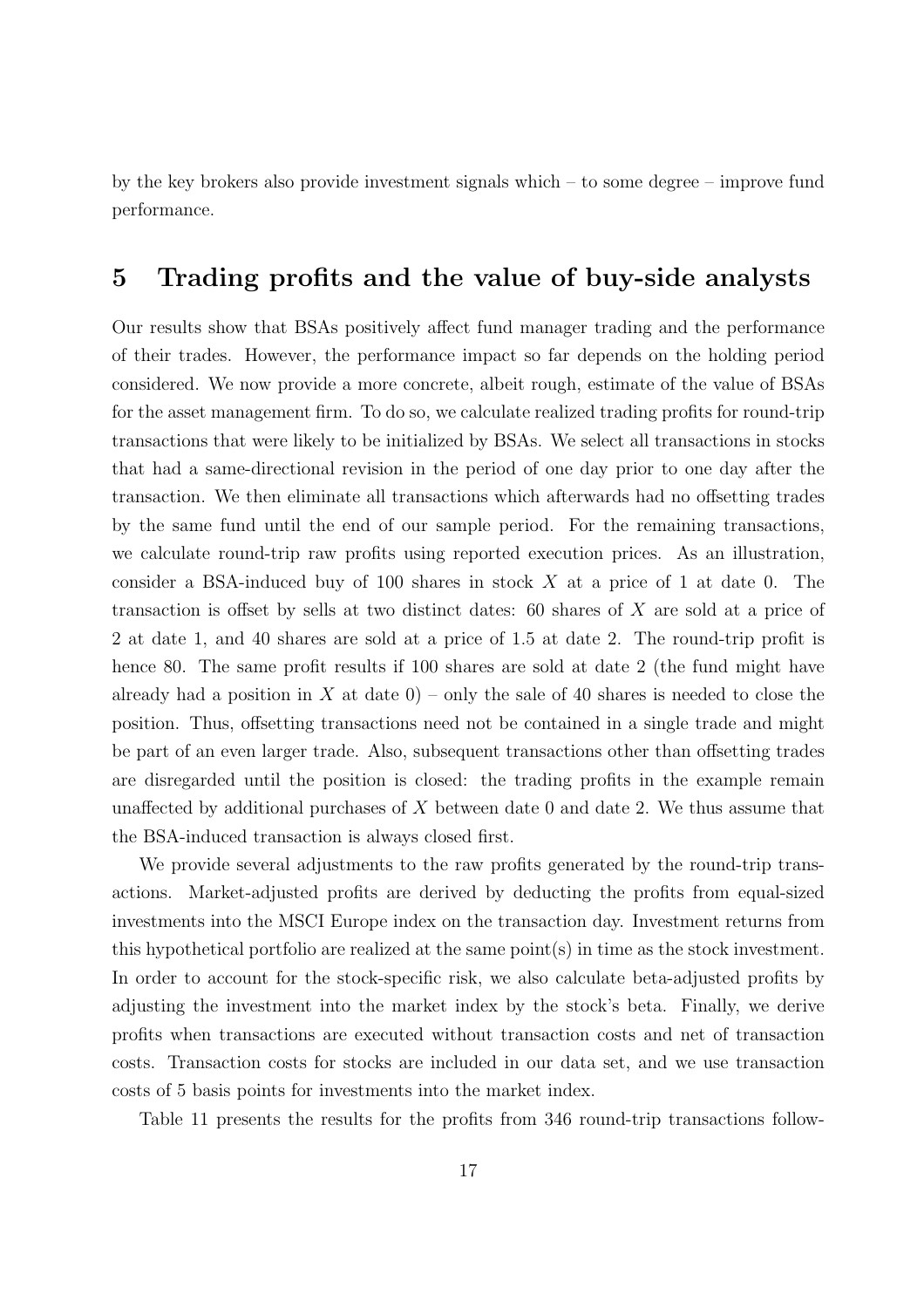ing BSA revisions. The average raw return before transaction costs amounts to almost  $\epsilon$  110,000 or a total profit of  $\epsilon$  37.9 million during the 3.5 years of the sample. Transaction costs reduce this profit by almost  $\in$  4 million. Adjusted profits are considerably lower, with beta-adjusted profits being at the lowest level. Net of transaction costs, beta-adjusted profits amount to  $\in$  4.9 million a year.

As transaction profits at first accrue to mutual fund investors, we need an estimate for the profits these transactions generate for the asset management firm. For this, we assume that the trading profit generated in a year is invested in the market portfolio and yearly pays out management fees. Discounting the infinite stream of fee income yields a net present value for the asset management firm. Writing this net present value as a fraction of the one-period trading profit gives

$$
\frac{NPV_{BSA}}{\pi_t} = \sum_{t=0}^{\infty} f\left(\frac{(1-f)(1+r_M)}{1+r_d}\right)^t = \frac{f(1+r_d)}{r_d + f - r_M(1-f)},
$$

where  $\pi_t$  denotes the trading profit, f the management fee,  $r_M$  the return on the market portfolio and  $r_d$  the discount rate. Using the CAPM for the discount rate, we can write  $r_d = r_f + \beta(r_M - r_f)$  with  $r_f$  as the risk-free rate. The mutual funds in our sample charge management fees between 1.5% and 2.0% of assets. We use a risk-free rate of  $3\%$ , an equity premium of 5.5% (see e.g. Dimson, Marsh, and Staunton, 2006) and a "financials"  $\beta$  of 1.3. Running the numbers results in a net present value which is between 50.4% and 57.7% of the trading profit.<sup>6</sup> Hence, the value of the buy-side analysts would be between  $\in 2.49$  and  $\epsilon$  2.85 million per year.

During the sample period, the asset management firm employed between 18 and 23 research analyst at various experience levels. Assuming an average yearly cost per analyst of  $\epsilon$  400,000 (approximately US\$ 500,000 to 550,000) and employment of 20 analysts implies that the value of these analysts as derived above only amounts to 31% to 36% of their costs. By these estimates, the profits generated by BSAs would fall significantly short of their costs. However, these estimates should be rather interpreted as a lower bound to the value of BSAs. First, not all transactions that are likely to be induced by BSAs are included in the profit calculation of Table 11. For some BSA-induced transactions there were no offsetting trades. Second, we considered only the direct revenue effect of BSAs. Indirect effects arise if fund returns enhanced by BSAs also yield higher inflows as

 $\sqrt[6]{\text{Varying the risk-free rate between 2\%}}$  and 4%, the equity premium between 4% and 7% and  $\beta$  between 1.1 and 1.5 results in a NPV range between 33% and 82% of trading profits.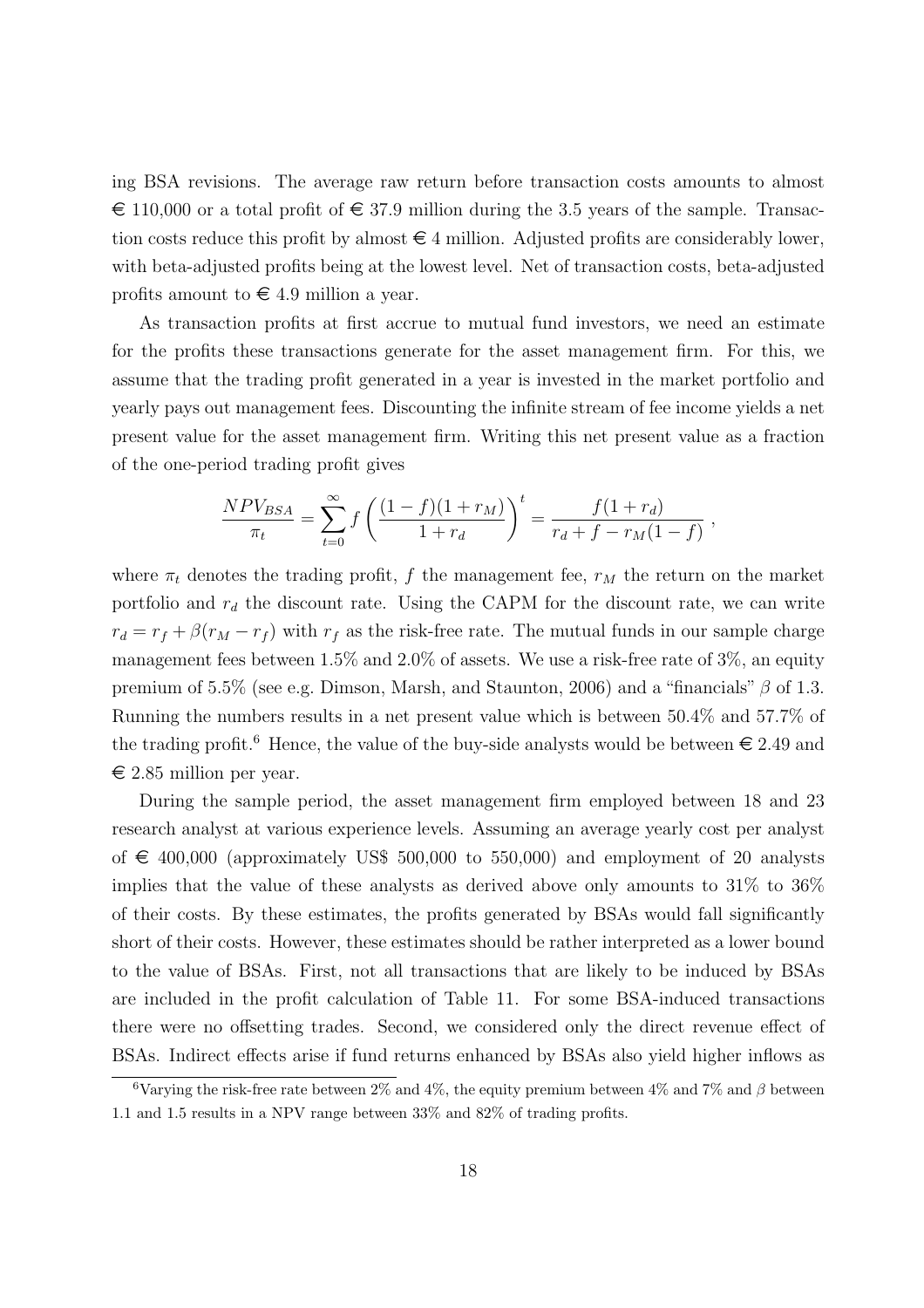investors prefer to invest into better-performing funds (see e.g. Ippolito, 1992; Chevalier and Ellison, 1997). Moreover, the additional returns generated from BSA recommendations might enable the asset manager to charge higher fund fees.

# 6 Conclusion

Equity research analysts provide financial market information that can be sold in two ways, directly and indirectly (see Admati and Pfleiderer, 1988, 1990; Biais and Germain, 2002). Sell-side analysts are direct sellers of information whereas buy-side analysts and asset managers sell their information indirectly. In many asset management firms, the task of gathering and producing investment information and the task of making investment decisions are separated. Fund managers may hence rely on both information sources and decide for themselves on the use of the information. This paper analyzes how fund managers use private (buy-side) and public (sell-side) information by directly linking recommendations from both sources to transactions.

Our results show that fund managers react most strongly to recommendation changes by buy-side analysts. Jegadeesh et al. (2004) have already documented that the information content of sell-side stock recommendations is highest in recommendation changes. The response by fund managers suggests that the same is true for buy-side recommendations. Additionally, the private nature of buy-side recommendations probably ensures that prices will not (instantly) reflect the information. It is thus more profitable to respond to a signal if it is private. The higher impact of buy-side recommendations, particularly in comparison with the sell-side consensus, found in our analysis is consistent with this interpretation.

The analysis of the returns to buy-side analyst recommendations shows that following buy-side analysts' revisions can be profitable for fund managers. Transactions triggered by buy-side analyst revisions yield positive abnormal returns that exceed those of other transactions. In sum, the behavior of fund managers and impact of buy-side analysts found in the analysis accords well with models of investment decisions and market microstructure under public and private information.

Since our data come from a single firm, our results are clearly not generally applicable to the overall asset management industry. However, our results show a consistency of the sample firm's business model of using sell-side information while at the same time employing buy-side analysts. As this is a widely adopted business model, our analysis can be of interest to other firms in the industry as well as fund investors.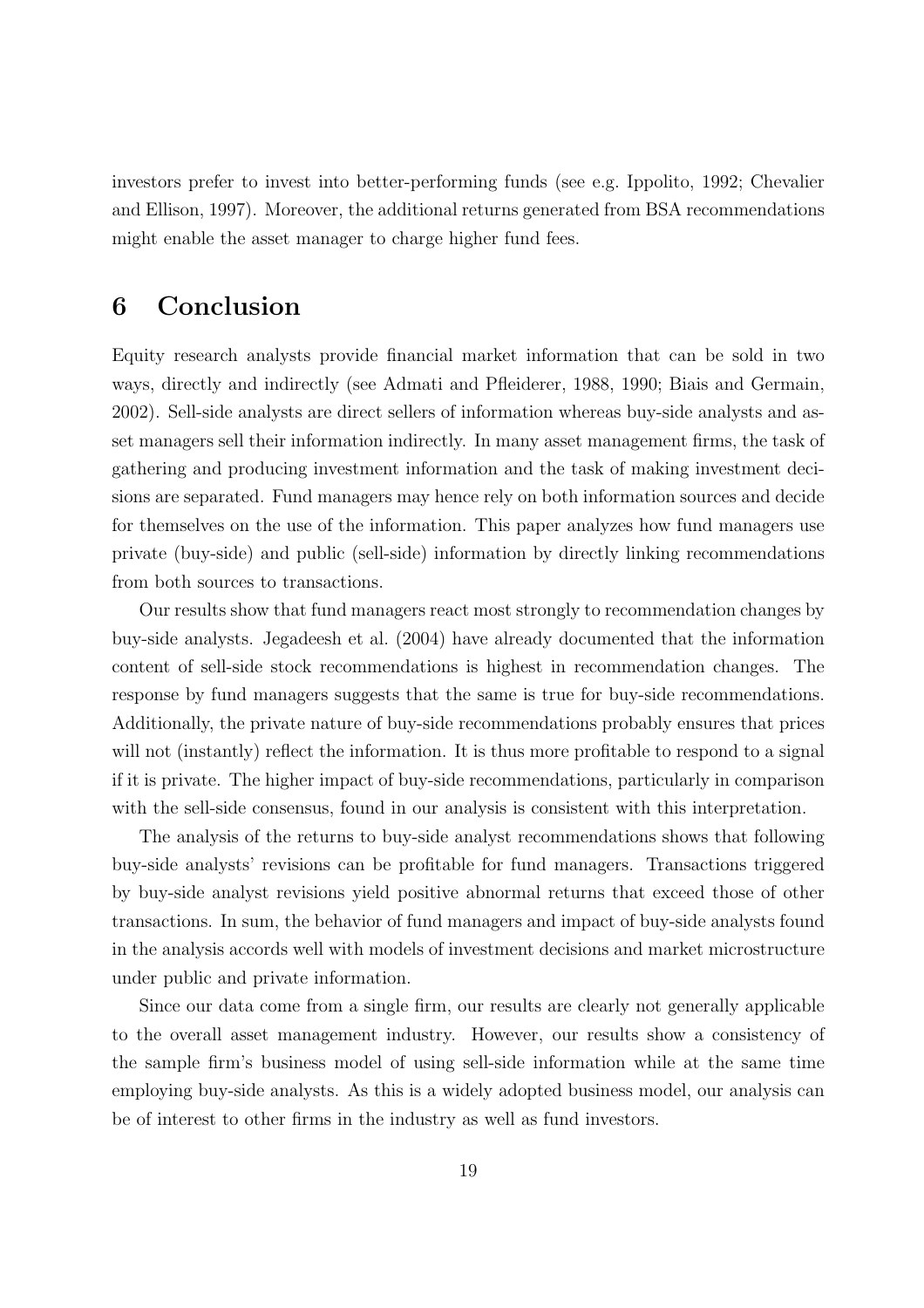# References

- Admati, A. R. and P. Pfleiderer (1988). Selling and trading on information in financial markets. American Economic Review 78 (2), 96–103.
- Admati, A. R. and P. Pfleiderer (1990). Direct and indirect sale of information. Econometrica  $58(4)$ , 901–928.
- Barber, B. M., R. Lehavy, M. McNichols, and B. Trueman (2001). Can investors profit from the prophets? Security analyst recommendations and stock returns. Journal of Finance  $56(2)$ , 531–563.
- Barber, B. M., R. Lehavy, and B. Trueman (2007). Comparing the stock recommendation performance of investment banks and independent research firms. Journal of Financial Economics  $85(2)$ , 490–517.
- Biais, B. and L. Germain (2002). Incentive-compatible contracts for the sale of information. Review of Financial Studies 15 (4), 987–1003.
- Boni, L. and K. L. Womack (2003). Wall street research: Will new rules change its usefulness? Financial Analysts Journal  $59(3)$ , 25–.
- Boston Consulting Group (2007). The growth dilemma. global asset management 2007.
- Busse, J. A., T. C. Green, and N. Jegadeesh (2010). Buy-side trades and sell-side recommendations: Interactions and information content. Working Paper.
- Chen, Z. and B. Wilhelm Jr. (2010). Sell-Side Information Production in Financial Markets. SSRN eLibrary.
- Cheng, Y., M. H. Liu, and J. Qian (2006). Buy-side Analysts, Sell-side Analysts, and Investment Decisions of Money Managers. Journal of Financial and Quantitative Analysis  $41(1)$ , 51–83.
- Chevalier, J. and G. Ellison (1997). Risk taking by mutual funds as a response to incentives. Journal of Political Economy 105 (6), 1167–1200.
- Dimson, E., P. Marsh, and M. Staunton (2006). The Worldwide Equity Premium: A Smaller Puzzle. SSRN eLibrary.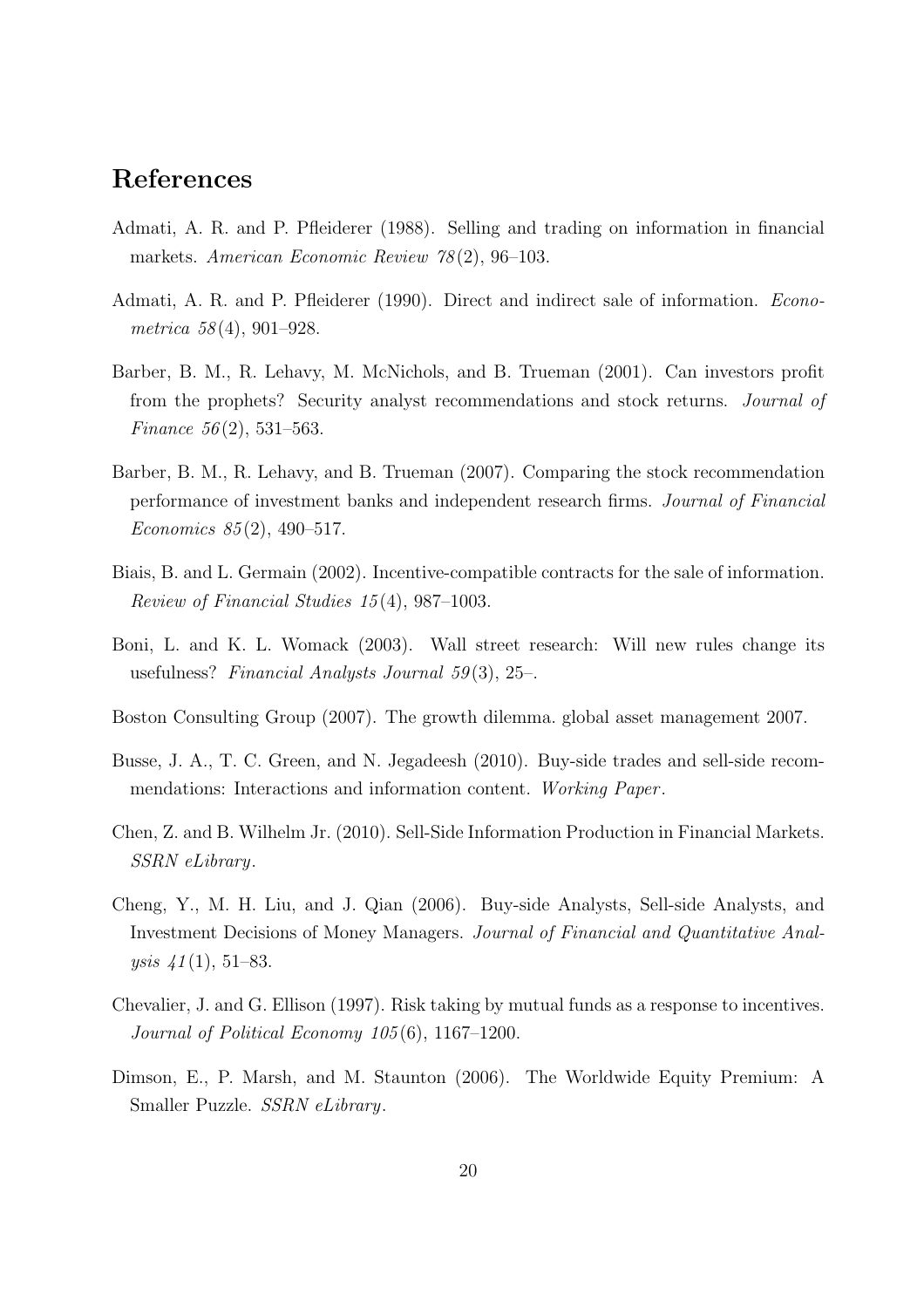- Francis, J. and L. Soffer (1997). The relative informativeness of analysts' stock recommendations and earnings forecast revisions. Journal of Accounting Research 35, 193–211.
- Grossman, S. J. and J. E. Stiglitz (1980). On the impossibility of informationally efficient markets. American Economic Review 70(3), 393-408.
- Groysberg, B., P. Healy, and C. Chapman (2008). Buy-side vs. sell-side analysts' earnings forecasts. Financial Analysts Journal  $64(4)$ , 25-39.
- Groysberg, B., P. M. Healy, G. Serafeim, D. M. Shanthikumar, and Y. Gui (2010). The Performance of Buy-Side Analyst Recommendations. SSRN eLibrary.
- Ippolito, R. A. (1992). Consumer reaction to measures of poor quality: Evidence from the mutual fund industry. *Journal of Law and Economics* 35(1), 45–70.
- Irvine, P. J. (2004). Analysts' forecasts and brokerage-firm trading. Accounting Review 79, p125 – 149.
- Ivkovic, Z. and N. Jegadeesh (2004). The timing and value of forecast and recommendation revisions. Journal of Financial Economics 73 (3), 433–463.
- Jegadeesh, N., J. Kim, S. D. Krische, and C. M. C. Lee (2004). Analyzing the analysts: When do recommendations add value? The Journal of Finance  $59(3)$ , 1083-1124.
- Kacperczyk, M. and A. Seru (2007). Fund manager use of public information: New evidence on managerial skills. Journal of Finance  $62(2)$ , 485–528.
- Kyle, A. S. (1985). Continuous auctions and insider trading. *Econometrica* 53(6), 1315– 1335.
- Kyle, A. S. (1989). Informed speculation with imperfect competition. Review of Economic Studies  $56(3)$ , 317–355.
- Malmendier, U. and D. Shanthikumar (2007a). Are small investors naive about incentives? Journal of Financial Economics 85 (2), 457–489.
- Malmendier, U. and D. Shanthikumar (2007b). Do security analysts speak in two tongues? NBER Working Paper 13124.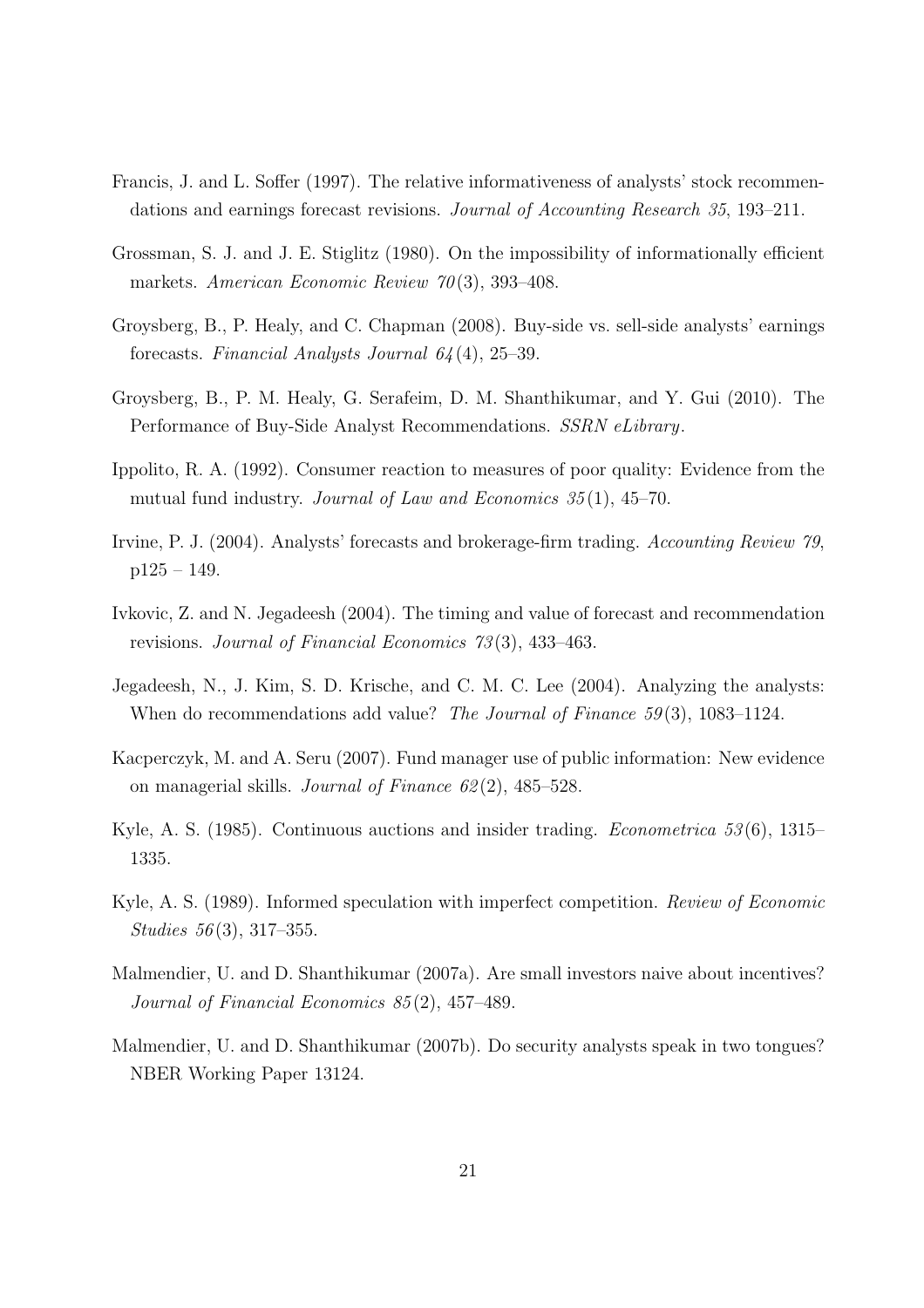- Pomorski, L. (2008). Acting on the most valuable information: 'best idea' trades of mutual fund managers. SSRN eLibrary.
- Tabb Group (2006). The future of equity research. A 360 degree perspective.
- Womack, K. L. (1996). Do brokerage analysts' recommendations have investment value? Journal of Finance 51 (1), 137–167.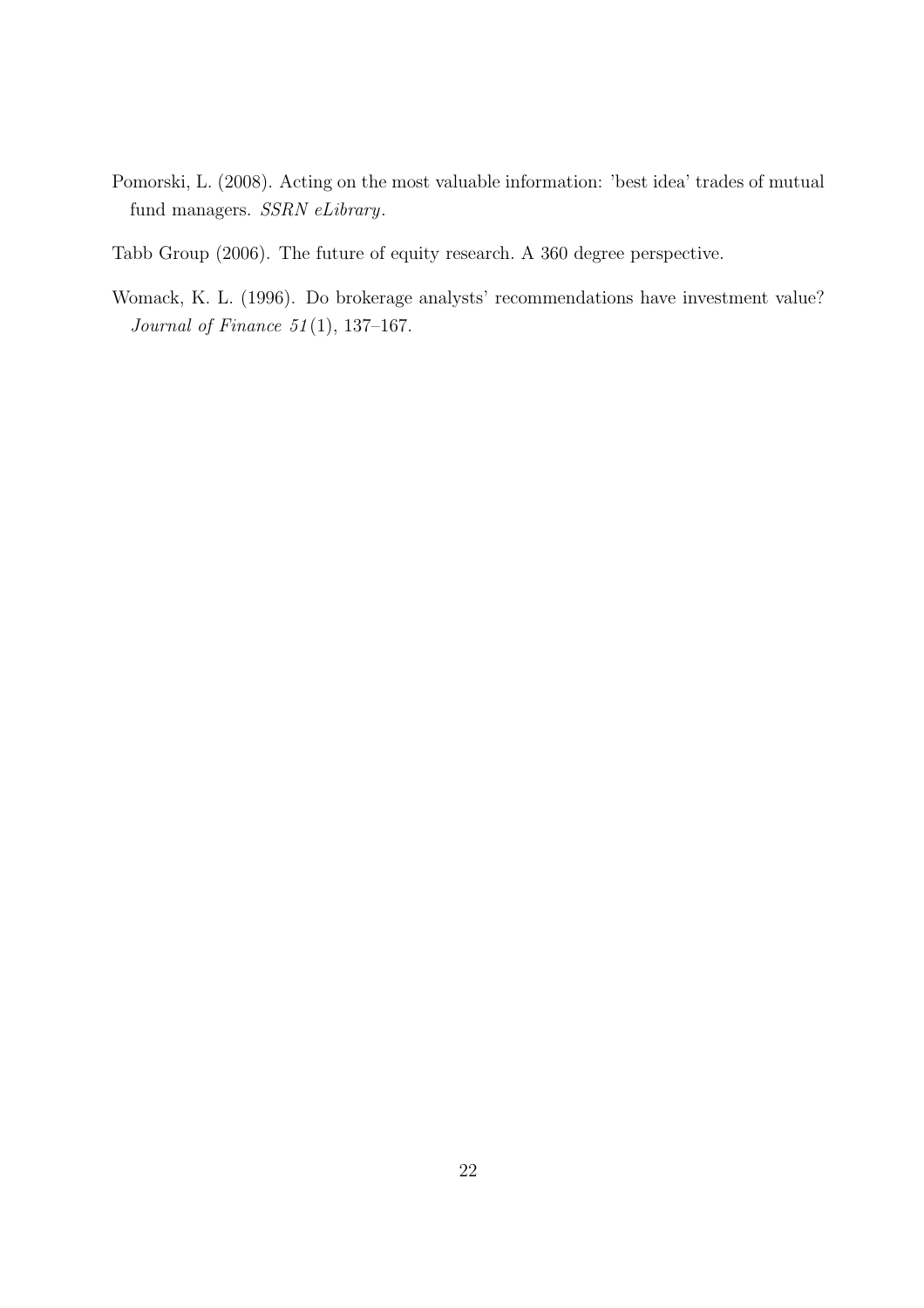Figure 1: Percentage of buy transactions around BSA recommendation revisions

This figure reports the average proportion of buys (in percentages) in a stock around the day  $(t=0)$  a buy-side analyst revises the stock's recommendation. The dark-shaded bars show buy proportions around upgrades, the light-shaded bars show buy proportions around downgrades. Averages are taken on a daily basis for the first week around revisions (white background). For weeks -5 to -2 and 2 to 5, the figure reports weekly averages (shaded background). The dashed line denotes the average for upgrades and downgrades over weeks -5 to -2.

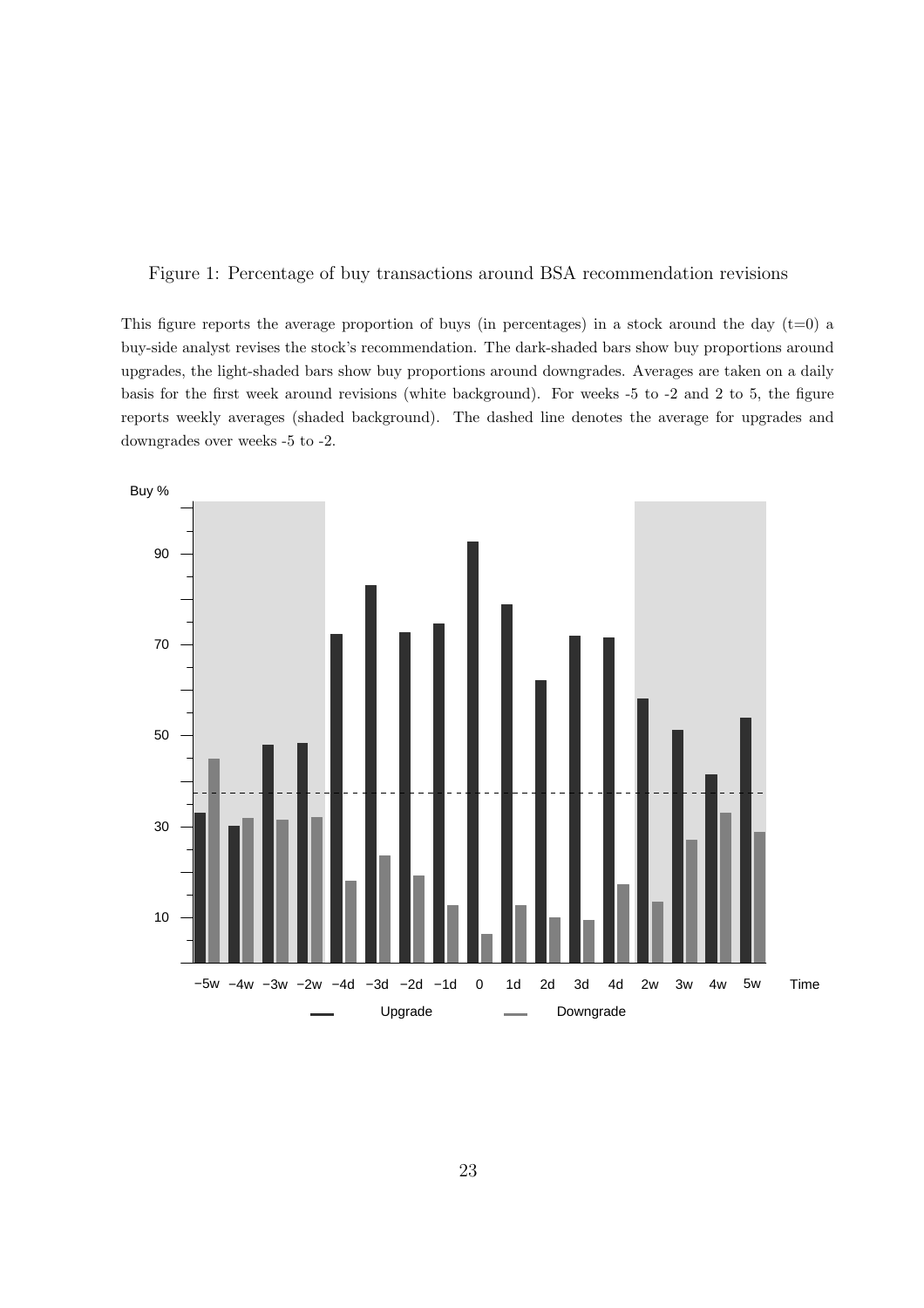Figure 2: Trading activity around BSA recommendation revisions

This figure reports the average number of trades in a stock around the day  $(t=0)$  a buy-side analyst revises the stock's recommendation. The dark-shaded bars show the number of trades around upgrades, the light-shaded bars show number of trades around downgrades. Averages are taken on a daily basis for the first week around revisions (white background). For weeks -5 to -2 and 2 to 5, the figure reports weekly averages (shaded background). The dashed line denotes the average for upgrades and downgrades over weeks -5 to -2.

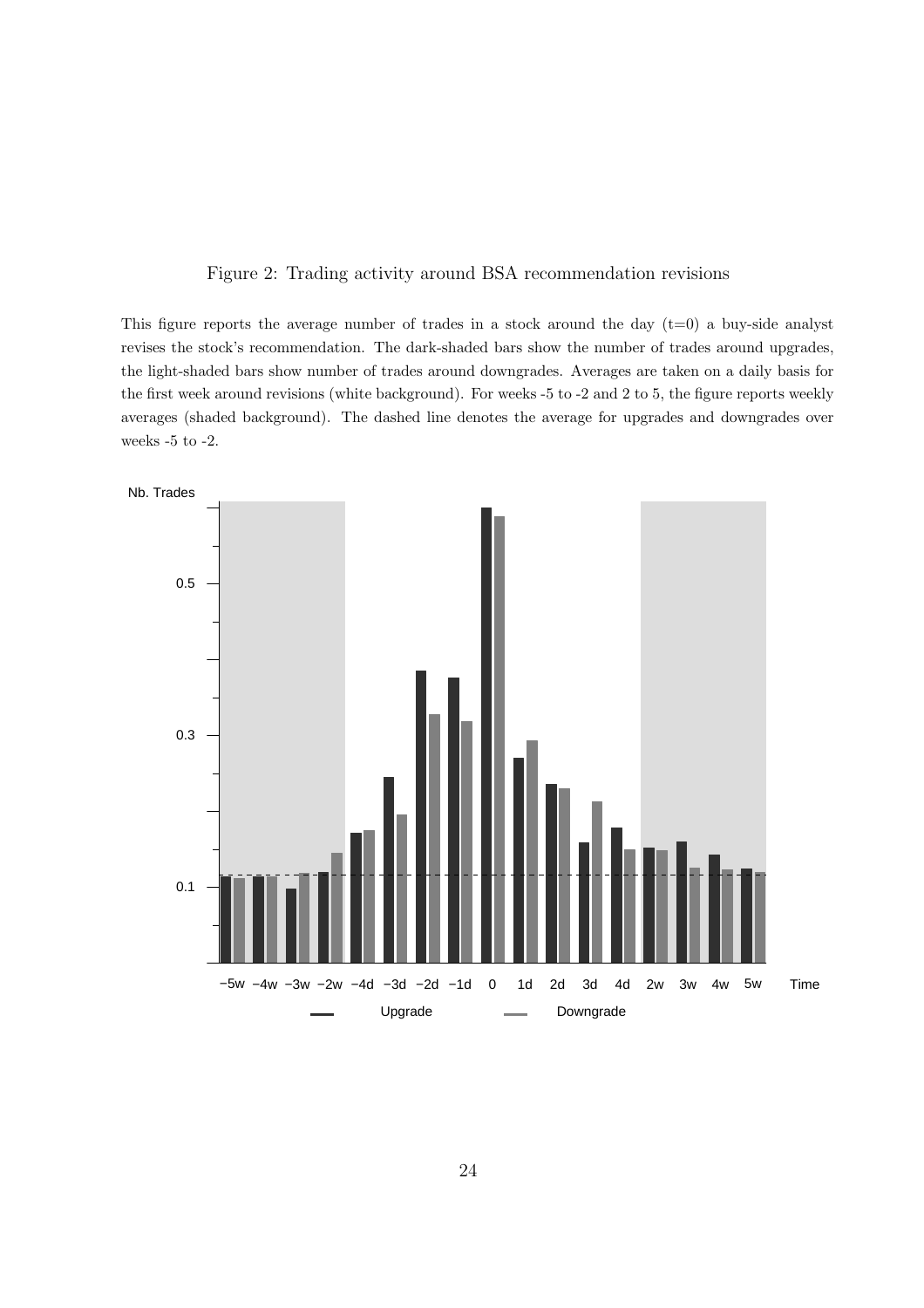#### Table 1: Descriptive Statistics

This table reports summary statistics for all transactions in stocks that have at least one buy-side recommendation between January 2004 and December 2007. Sign of transaction<sub>t</sub> indicates whether the transaction is a buy (+1) or sell (-1). t denotes the day of the transaction. BSA recommendation revision<sub>τ,τ−i</sub> is an indicator whether the BSA stock recommendation has been reduced  $(-1)$ , increased  $(+1)$  or is unchanged (0) within the period  $\tau - i$  to  $\tau$ . Cash Flow<sub> $\tau$ , $\tau$ -is the total net cash flow of the fund trading the stock</sub> over the period. Key SSA recommendation revision<sub>τ,τ−i</sub> is the difference in the number of upgrades and downgrades by key SSAs within the period  $\tau - i$  to  $\tau$ . Key SSAs are those employed by the top 10 brokers with highest overlap of their coverage with the stocks covered and traded by the buy-side firm. Cons. *recommendation revision*<sub>τ, $\tau-i$ </sub> is the difference between the consensus recommendation value in  $\tau$  and its value in  $\tau - i - 1$ . Cons. earnings revision<sub> $\tau$ , $\tau$ -is the relative change in the weighted consensus earnings</sub> forecast between  $\tau$  and  $\tau - i - 1$ . The weighted consensus is obtained by weighing the FY1 earnings forecast by the number of trading days until the FY1 reporting date relative to the number of trading days between reporting FY1 and FY2; FY2 earnings are weighted by 1 minus the weight of FY1 earnings. Return<sub>ττ $-1$ </sub> is the percentage change between the closing stock price in  $\tau$  and  $\tau - i$ . BSA recommendation<sub>t</sub> and Cons.  $recommentalion<sub>t</sub>$  denote the buy-side and consensus recommendation level, respectively, of the stock on day t. BSA and consensus recommendations are coded from 1 for "sell" to 5 for "strong buy".

|                                               | Mean     | Median   | StdDev | Min     | Max     |
|-----------------------------------------------|----------|----------|--------|---------|---------|
| Sign of transaction $t$                       | $-0.280$ | $-1.000$ | 0.960  | $-1.0$  | 1.0     |
| BSA recommendation revision $t_{t+1,t-1}$     | $-0.001$ | 0.000    | 0.155  | $-1.0$  | 1.0     |
| BSA recommendation revision $_{t-2,t-5}$      | $-0.001$ | 0.000    | 0.113  | $-1.0$  | 1.0     |
| BSA recommendation revision $_{t-6,t-20}$     | $-0.002$ | 0.000    | 0.210  | $-1.0$  | $1.0\,$ |
| Cash Flow <sub>t,t-1</sub>                    | $-0.174$ | $-0.086$ | 2.345  | $-40.8$ | 24.9    |
| Cash Flow <sub>t-2,t-5</sub>                  | $-0.445$ | $-0.183$ | 2.167  | $-40.7$ | 25.2    |
| Key SSA recommendation revision $_{t,t-1}$    | $-0.004$ | 0.000    | 0.250  | $-4.0$  | $3.0\,$ |
| Key SSA recommendation revision $_{t-2,t-5}$  | 0.001    | 0.000    | 0.319  | $-4.0$  | $3.0\,$ |
| Key SSA recommendation revision $_{t-6,t-20}$ | 0.016    | 0.000    | 0.617  | $-6.0$  | $5.0\,$ |
| Cons. recommendation revision $_{t,t-5}$      | 0.001    | 0.000    | 0.053  | $-1.0$  | 0.6     |
| Cons. recommendation revision $_{t-6,t-20}$   | 0.003    | 0.000    | 0.096  | $-1.0$  | 1.0     |
| Cons. recommendation revision $_{t-21,t-120}$ | 0.036    | 0.040    | 0.227  | $-1.1$  | 1.1     |
| Cons. earnings revision $_{t,t-5}$            | 0.003    | 0.000    | 0.041  | $-1.0$  | 1.0     |
| Cons. earnings revision $_{t-6,t-20}$         | 0.010    | 0.000    | 0.068  | $-1.0$  | 1.0     |
| Cons. earnings revision $_{t-21,t-120}$       | 0.064    | 0.058    | 0.175  | $-1.0$  | 1.0     |
| $Return_{t-1,t-5}$                            | 0.249    | 0.238    | 4.786  | $-62.4$ | 41.0    |
| $Return_{t-6,t-20}$                           | 1.179    | 1.198    | 6.040  | $-53.7$ | 48.5    |
| $Return_{t-21,t-120}$                         | 7.566    | 6.985    | 15.073 | $-65.6$ | 157.2   |
| BSA recommendation $_t$                       | 3.633    | 4.000    | 0.708  | 1.0     | $5.0\,$ |
| Cons. recommendation                          | 3.671    | 3.710    | 0.381  | 2.2     | 4.8     |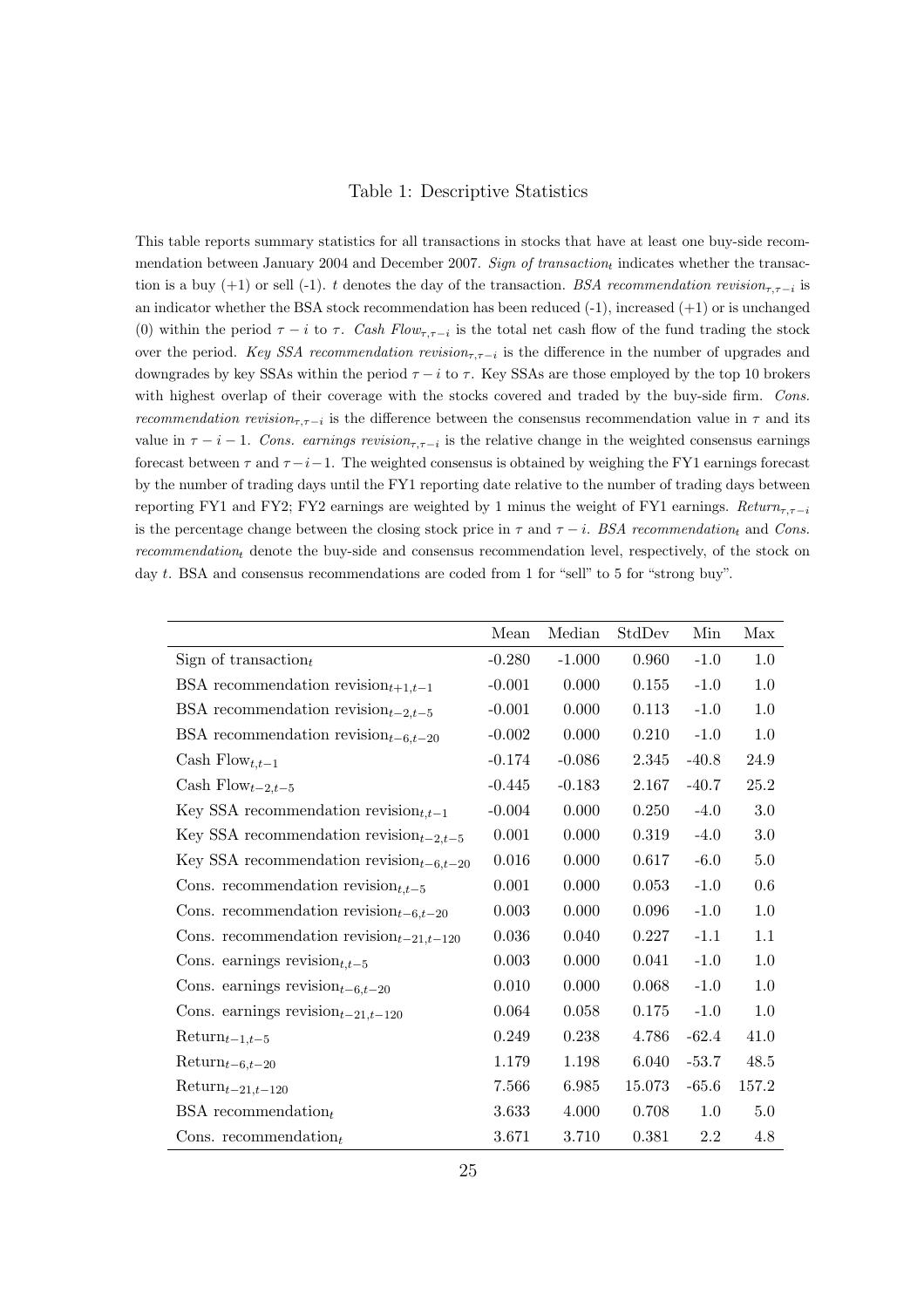#### Table 2: The distribution of recommendation revisions and associated transactions

This table reports in Panel A the distribution of recommendation revisions for each prior recommendation level. The last column of Panel A shows the distribution of all prior recommendations. Panel B reports the percentage of buy transactions in stocks with a recommendation revision by prior and new recommendation. Percentages are calculated for all transactions in the stock in the period one trading day prior to one trading day after the recommendation revision. BSA recommendations are coded from 1 for "sell" to 5 for "strong buy".

| Panel A: BSA recommendation revisions: Transition matrix $(\%)$ |                      |                                                                       |                   |                |       |                                                         |  |  |  |  |
|-----------------------------------------------------------------|----------------------|-----------------------------------------------------------------------|-------------------|----------------|-------|---------------------------------------------------------|--|--|--|--|
| to recommendation                                               |                      |                                                                       |                   |                |       |                                                         |  |  |  |  |
| from rec.                                                       | $\mathbf{1}$         | 3<br>$\overline{2}$<br>Sample $(\%)$<br>$5^{\circ}$<br>$\overline{4}$ |                   |                |       |                                                         |  |  |  |  |
| 1                                                               | $\ddot{\phantom{a}}$ | 50.0                                                                  | 50.0              |                |       | 0.3                                                     |  |  |  |  |
| 2                                                               | 0.9                  |                                                                       | 83.0              | 15.1           | 0.9   | 16.2                                                    |  |  |  |  |
| 3                                                               | $0.4\,$              | 33.6                                                                  |                   | 65.3           | 0.8   | 39.9                                                    |  |  |  |  |
| $\overline{4}$                                                  |                      |                                                                       | $0.4$ 7.5 79.2    |                | 12.9  | 36.6                                                    |  |  |  |  |
| 5                                                               |                      |                                                                       | 21.7              | 78.3           |       | 7.0                                                     |  |  |  |  |
| No. of observations: 536                                        |                      |                                                                       |                   |                |       |                                                         |  |  |  |  |
|                                                                 |                      |                                                                       |                   |                |       | Panel B: Buy percentage around recommendation revisions |  |  |  |  |
|                                                                 |                      |                                                                       | to recommendation |                |       |                                                         |  |  |  |  |
| from rec.                                                       | $\mathbf{1}$         | $\overline{2}$                                                        | 3                 | $\overline{4}$ | 5     |                                                         |  |  |  |  |
| 1                                                               |                      |                                                                       | 100.0             |                |       |                                                         |  |  |  |  |
| $\overline{2}$                                                  |                      |                                                                       | 70.9              | 90.9           | 100.0 |                                                         |  |  |  |  |
| 3                                                               | 0.0                  | 13.0                                                                  |                   | 86.8           | 100.0 |                                                         |  |  |  |  |
| 4                                                               | 0.0                  | 16.0                                                                  | 8.0               |                | 64.5  |                                                         |  |  |  |  |
| 5                                                               |                      |                                                                       | 6.9               | 10.5           |       |                                                         |  |  |  |  |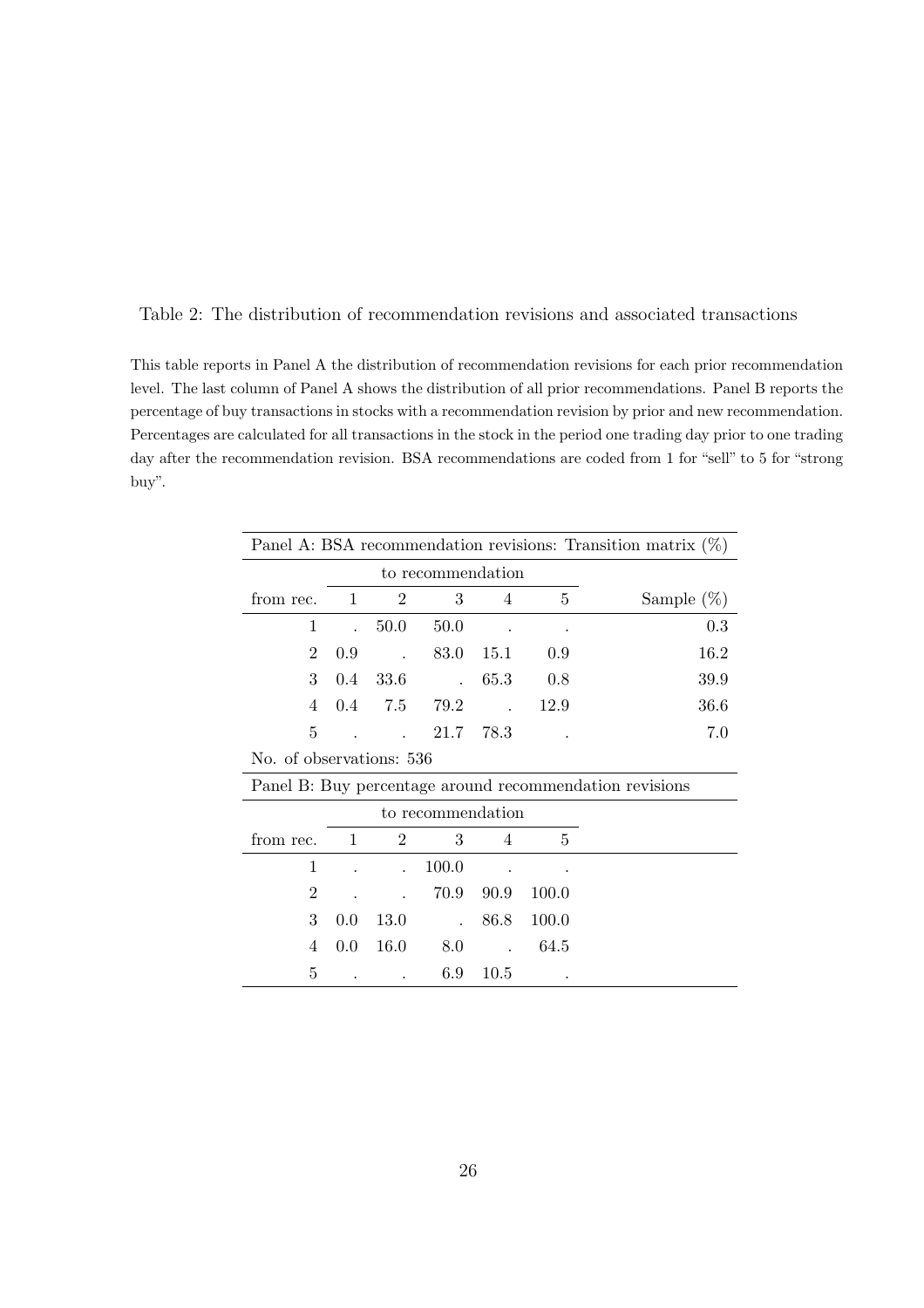#### Table 3: Logit analysis of transaction sign

This table reports parameter estimates and average marginal effects for the logit analysis of fund managers' trading direction. The dependent variable is each transaction's sign and takes on a value of 1 (0) for a buy (sell) transaction.  $t$  denotes the day of the transaction. The explanatory variables are described in Table 1. The Return and Cons. earnings revision variables are normalized to units of 10 percentage points. Standard errors (SE) are given in parentheses. The Change column presents the unit of the change underlying the marginal effect calculation. The  $R^2$  reported is the maximum re-scaled  $R^2$ . BSA and consensus recommendations are coded from 1 for "sell" to 5 for "strong buy".

|                                               |          |        | Marginal Effects |          |          |  |  |
|-----------------------------------------------|----------|--------|------------------|----------|----------|--|--|
| Variable                                      | Estimate | SE     | Change           | Effect   | $\rm SE$ |  |  |
| Intercept                                     | $-0.31$  | (0.17) | na               | na       | na       |  |  |
| BSA recommendation revision $t+1,t-1$         | 2.06     | (0.15) | $+1$             | 0.41     | (0.02)   |  |  |
|                                               |          |        | $-1$             | $-0.27$  | (0.01)   |  |  |
| BSA recommendation revision $_{t-2,t-5}$      | 1.43     | (0.17) | $+1$             | $0.30\,$ | (0.03)   |  |  |
|                                               |          |        | $-1$             | $-0.22$  | (0.02)   |  |  |
| BSA recommendation revision $_{t-6,t-20}$     | $0.74\,$ | (0.08) | $+1$             | 0.16     | (0.02)   |  |  |
|                                               |          |        | $-1$             | $-0.13$  | (0.01)   |  |  |
| Cash Flow <sub>t,t-1</sub>                    | 0.79     | (0.04) | $\pm 1\%$        | 0.16     | (0.01)   |  |  |
| Cash Flow <sub>t-2,t-5</sub>                  | 0.24     | (0.02) | $\pm 1\%$        | $0.05\,$ | (0.00)   |  |  |
| Key SSA recommendation revision $_{t,t-1}$    | 0.36     | (0.07) | $\pm 1$          | 0.07     | (0.01)   |  |  |
| Key SSA recommendation revision $_{t-2,t-5}$  | 0.09     | (0.05) | $\pm 1$          | 0.02     | (0.01)   |  |  |
| Key SSA recommendation revision $_{t-6,t-20}$ | $0.03\,$ | (0.03) | $\pm 1$          | $0.01\,$ | (0.01)   |  |  |
| Cons. recommendation revision $_{t,t-5}$      | 0.42     | (0.31) | $\pm 1$          | 0.08     | (0.07)   |  |  |
| Cons. recommendation revision $_{t-6,t-20}$   | 0.91     | (0.17) | $\pm 1$          | 0.18     | (0.04)   |  |  |
| Cons. recommendation revision $_{t-21,t-120}$ | 0.24     | (0.07) | $\pm 1$          | 0.05     | (0.02)   |  |  |
| Cons. earnings revision $_{t,t-5}$            | $0.05\,$ | (0.04) | $\pm 10$ pp      | 0.01     | (0.01)   |  |  |
| Cons. earnings revision $_{t-6,t-20}$         | $-0.04$  | (0.02) | $\pm 10$ pp      | $-0.01$  | (0.00)   |  |  |
| Cons. earnings revision $_{t-21,t-120}$       | $0.01\,$ | (0.01) | $\pm 10$ pp      | 0.00     | (0.00)   |  |  |
| $Return_{t-1,t-5}$                            | 0.29     | (0.04) | $\pm 10$ pp      | 0.06     | (0.01)   |  |  |
| $Return_{t-6,t-20}$                           | $-0.11$  | (0.03) | $\pm 10$ pp      | $-0.02$  | (0.01)   |  |  |
| $Return_{t-21,t-120}$                         | $-0.05$  | (0.01) | $\pm 10$ pp      | $-0.01$  | (0.00)   |  |  |
| BSA recommendation $_t$                       | 0.05     | (0.02) | $\pm 1$          | 0.01     | (0.01)   |  |  |
| Cons. recommendation $_t$                     | $-0.09$  | (0.05) | $\pm 1$          | $-0.02$  | (0.01)   |  |  |
| $R^2$                                         | 0.1892   |        |                  |          |          |  |  |
| No. of observations                           | 19,566   |        |                  |          |          |  |  |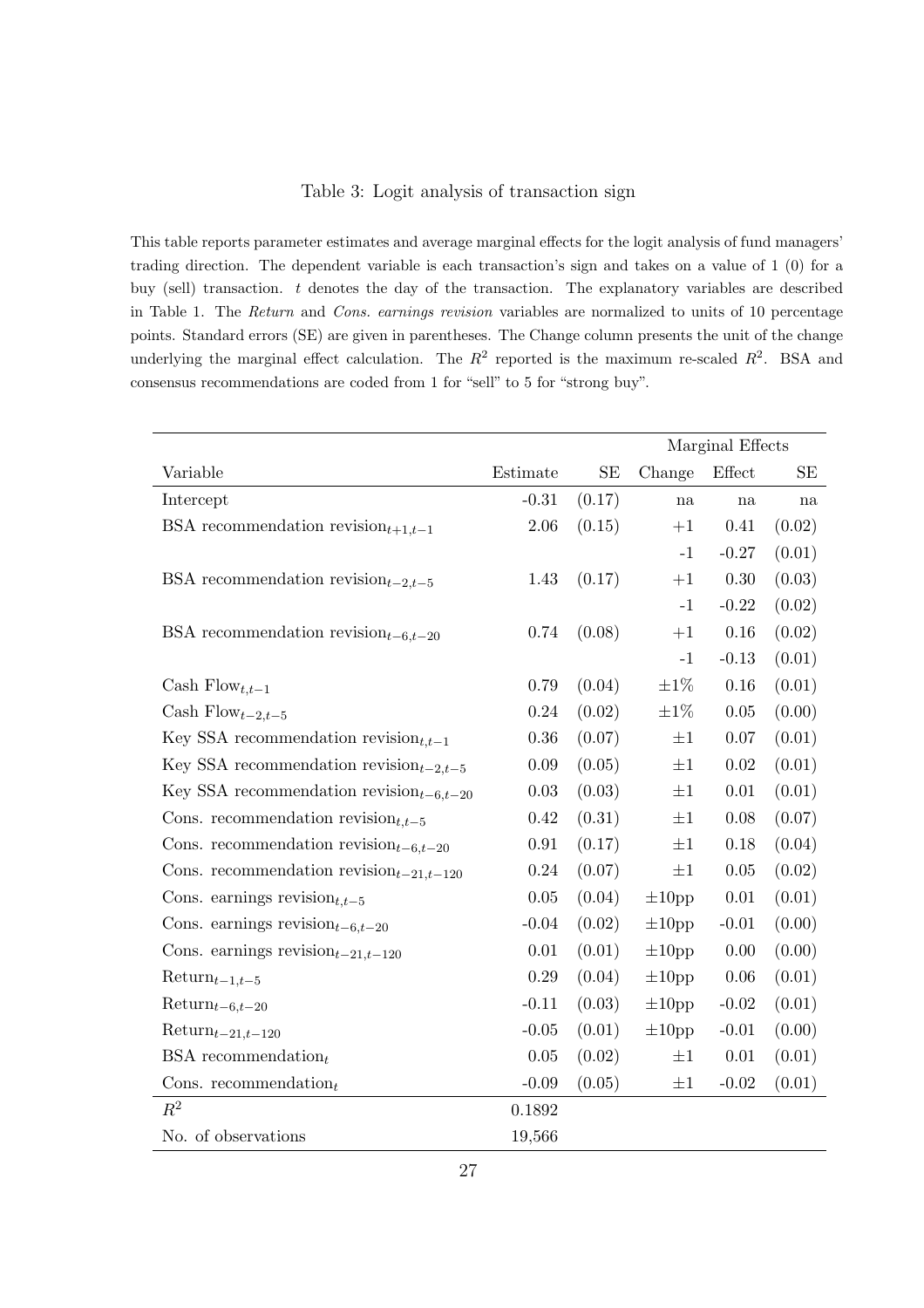|  |  |  |  |  |  |  |  | Table 4: Logit analysis of BSA recommendation revisions |
|--|--|--|--|--|--|--|--|---------------------------------------------------------|
|--|--|--|--|--|--|--|--|---------------------------------------------------------|

This table reports parameter estimates and average marginal effects for the logit analysis of buy-side analysts' recommendation revisions. The dependent variable is the direction of the recommendation change and equals  $1(0)$  for an upgrade (downgrade). t denotes the day of the recommendation change. The explanatory variables are described in Table 1. The Return and Cons. earnings revision variables are normalized to units of 10 percentage points. Standard errors (SE) are given in parentheses. The Change column presents the unit of the change underlying the marginal effect calculation. The  $R^2$  reported is the maximum re-scaled  $R^2$ . BSA and consensus recommendations are coded from 1 for "sell" to 5 for "strong buy".

|                                               |          |        | Marginal Effects   |         |        |  |  |  |
|-----------------------------------------------|----------|--------|--------------------|---------|--------|--|--|--|
| Variable                                      | Estimate | SЕ     | Change             | Effect  | SЕ     |  |  |  |
| Intercept                                     | 0.06     | (0.87) | na                 | na      | na     |  |  |  |
| Key SSA recommendation revision $_{t,t-1}$    | 1.36     | (0.40) | $\pm 1$            | 0.30    | (0.09) |  |  |  |
| Key SSA recommendation revision $_{t-2,t-5}$  | 0.56     | (0.27) | $\pm 1$            | 0.12    | (0.06) |  |  |  |
| Key SSA recommendation revision $_{t-6,t-20}$ | 0.32     | (0.15) | $\pm 1$            | 0.07    | (0.03) |  |  |  |
| Cons. recommendation revision $_{t,t-5}$      | 1.55     | (1.33) | $\pm 1$            | 0.34    | (0.30) |  |  |  |
| Cons. recommendation revision $_{t-6,t-20}$   | $-0.70$  | (1.03) | $\pm 1$            | $-0.15$ | (0.23) |  |  |  |
| Cons. recommendation revision $_{t-21,t-120}$ | 0.19     | (0.41) | $\pm 1$            | 0.04    | (0.09) |  |  |  |
| Cons. earnings revision $_{t,t-5}$            | 0.15     | (0.35) | $\pm 10$ pp        | 0.03    | (0.08) |  |  |  |
| Cons. earnings revision $_{t-6,t-20}$         | 0.44     | (0.20) | $\pm 10$ pp        | 0.10    | (0.05) |  |  |  |
| Cons. earnings revision $_{t-21,t-120}$       | 0.01     | (0.05) | $\pm 10$ pp        | 0.00    | (0.01) |  |  |  |
| $Return_{t-1,t-5}$                            | 0.73     | (0.18) | $\pm 10$ pp        | 0.16    | (0.04) |  |  |  |
| $Return_{t-6,t-20}$                           | $-0.33$  | (0.17) | $\pm 10 \text{pp}$ | $-0.07$ | (0.04) |  |  |  |
| $Return_{t-21,t-120}$                         | $-0.08$  | (0.06) | $\pm 10$ pp        | $-0.02$ | (0.01) |  |  |  |
| Cons. recommendation,                         | $-0.06$  | (0.25) | $\pm 1$            | $-0.01$ | (0.06) |  |  |  |
| $\,R^2$                                       | 0.1526   |        |                    |         |        |  |  |  |
| No. of observations                           | 534      |        |                    |         |        |  |  |  |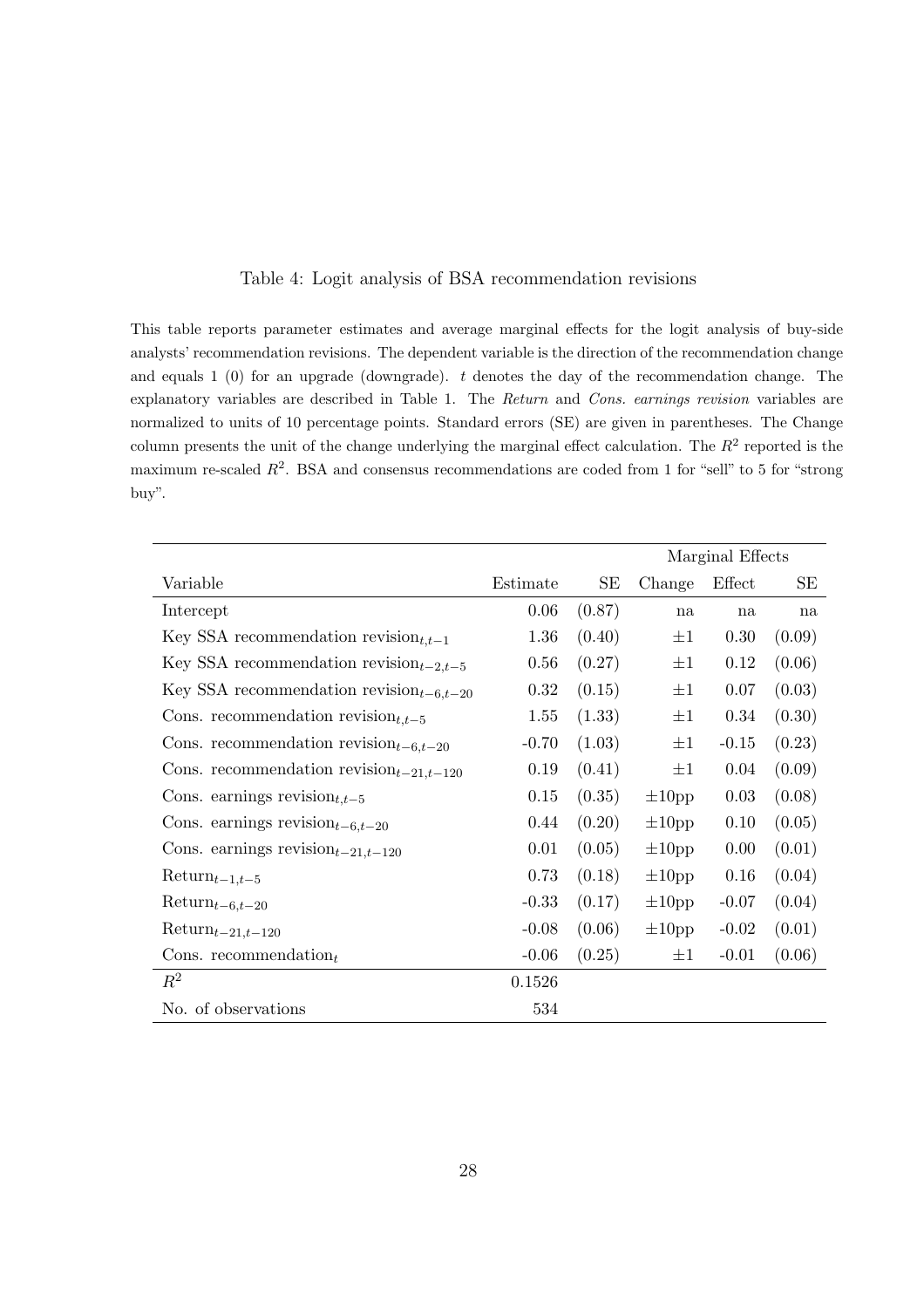### Table 5: Performance of BSA revisions

This table reports % returns of stocks upgraded and downgraded by the buy-side analysts as well as the difference in returns (in percentage points). Stock returns are calculated using closing prices, starting with the closing price on the event day, and are averaged over each return period. t-statistics are given in brackets. Panel A reports raw returns, Panel B reports abnormal returns using the beta-adjusted MSCI Europe index.

|                           | Upgrades |           | Downgrades |                    | Difference |          |  |
|---------------------------|----------|-----------|------------|--------------------|------------|----------|--|
|                           | Returns  | t-stat    | Returns    | t-stat             | Returns    | t-stat   |  |
| Panel A: Raw returns      |          |           |            |                    |            |          |  |
| $1 \mathrm{day}$          | 0.168    | [1.45]    |            | $-0.274$ $[-2.16]$ | 0.442      | [2.58]   |  |
| 1 week                    | 0.598    | [2.59]    | $-0.400$   | $[-1.73]$          | 0.998      | [3.05]   |  |
| 2 weeks                   | 1.530    | [4.98]    | $-0.415$   | $[-1.25]$          | 1.944      | [4.30]   |  |
| 3 weeks                   | 2.051    | $[5.18]$  | $-0.146$   | $[-0.45]$          | 2.197      | [4.31]   |  |
| 1 month                   | 1.999    | [4.70]    | $-0.501$   | $[-1.39]$          | 2.500      | [4.48]   |  |
| 2 months                  | 2.773    | [4.53]    | 1.019      | $[1.97]$           | 1.754      | [2.19]   |  |
| 3 months                  | 3.418    | [4.49]    | 1.665      | [2.51]             | 1.753      | [1.73]   |  |
| 6 months                  | 5.772    | $[5.56]$  | 4.166      | [4.76]             | 1.606      | [1.18]   |  |
| Panel B: Abnormal returns |          |           |            |                    |            |          |  |
| $1 \mathrm{day}$          | 0.194    | $[1.91]$  | $-0.362$   | $[-3.04]$          | 0.556      | [3.55]   |  |
| 1 week                    | 0.448    | [2.23]    | $-0.408$   | $[-2.07]$          | 0.856      | [3.04]   |  |
| 2 weeks                   | 0.849    | [3.11]    | $-0.677$   | $[-2.33]$          | 1.526      | $[3.83]$ |  |
| 3 weeks                   | 0.985    | [2.83]    | $-0.783$   | $[-2.91]$          | 1.768      | [4.02]   |  |
| 1 month                   | 0.803    | [2.13]    | $-1.184$   | $[-3.92]$          | 1.987      | [4.11]   |  |
| 2 months                  | 0.392    | [0.67]    | $-0.896$   | $[-1.99]$          | 1.288      | [1.75]   |  |
| 3 months                  | $-0.141$ | $[-0.20]$ | $-1.281$   | $[-2.25]$          | 1.140      | $[1.24]$ |  |
| 6 months                  | $-0.252$ | $[-0.26]$ | $-1.193$   | $[-1.56]$          | 0.941      | [0.76]   |  |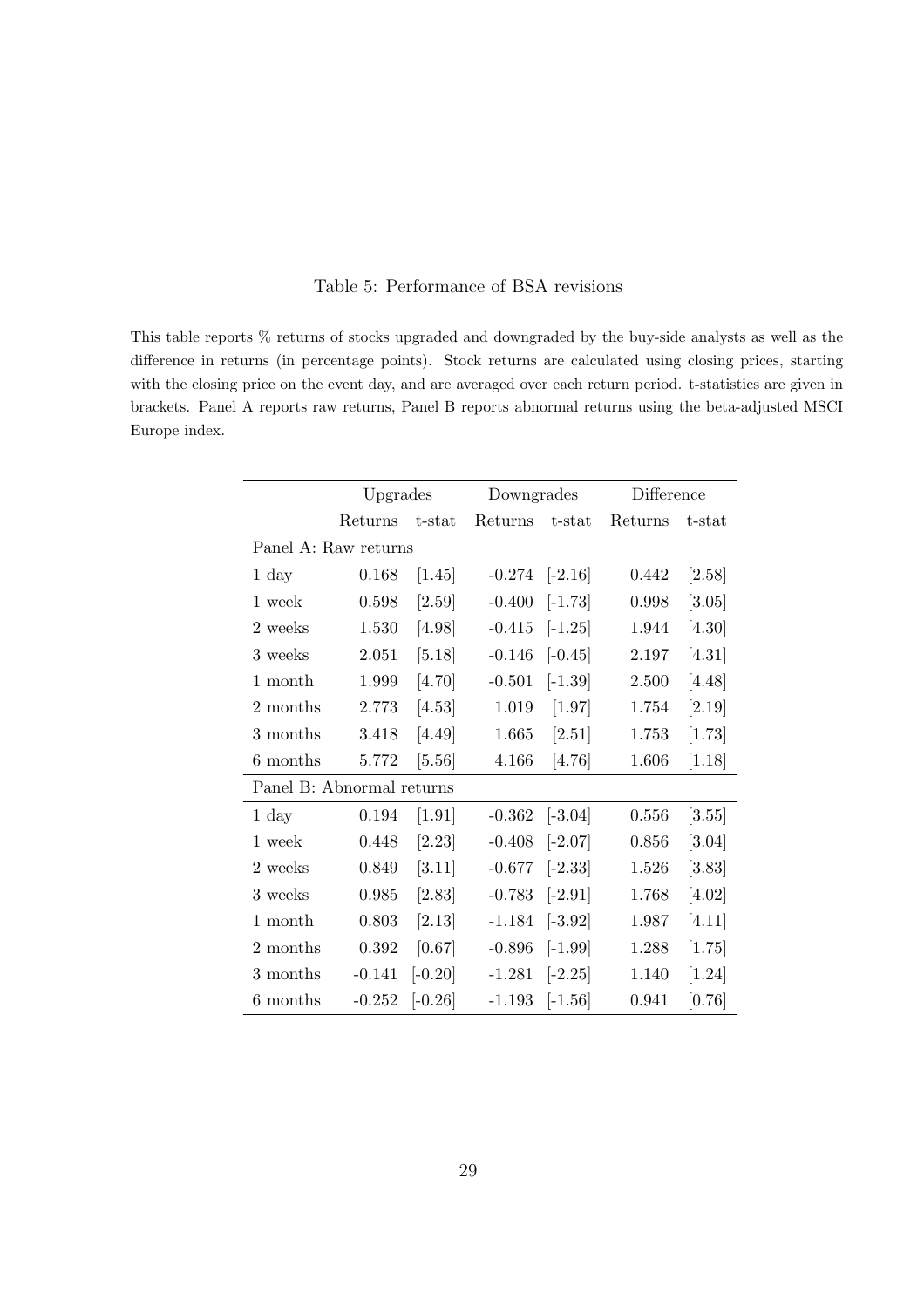| upgraded and downgraded by these analysts as well as the difference in returns (in percentage points).     |
|------------------------------------------------------------------------------------------------------------|
| If there are multiple revisions, the majority of upgrades or downgrades determines the revision direction; |
| for equal numbers of upgrades and downgrades, the revisions are discarded. Stock returns are calculated    |
| using closing prices, starting with the closing price on the event day, and are averaged over each return  |
| period. t-statistics are given in brackets. Panel A reports raw returns, Panel B reports abnormal returns  |
| using the beta-adjusted MSCI Europe index.                                                                 |
|                                                                                                            |
|                                                                                                            |

This table considers the recommendation revisions by key SSAs. The table reports % returns of stocks

|                           | Upgrades    |          | Downgrades |           | Difference |          |  |
|---------------------------|-------------|----------|------------|-----------|------------|----------|--|
|                           | Returns     | t-stat   | Returns    | t-stat    | Returns    | t-stat   |  |
| Panel A: Raw returns      |             |          |            |           |            |          |  |
| $1\;day$                  | 0.249       | $[7.67]$ | $-0.144$   | $[-4.00]$ | 0.394      | [8.11]   |  |
| 1 week                    | $\!0.591\!$ | [9.22]   | 0.002      | [0.03]    | 0.589      | $[5.99]$ |  |
| 2 weeks                   | 0.781       | [8.76]   | 0.059      | [0.63]    | 0.722      | $[5.55]$ |  |
| 3 weeks                   | 1.068       | [9.99]   | 0.346      | [3.07]    | 0.722      | [4.64]   |  |
| 1 month                   | 1.396       | [11.64]  | 0.610      | [4.88]    | 0.786      | [4.54]   |  |
| 2 months                  | 2.468       | [14.93]  | 1.489      | [8.61]    | 0.979      | [4.09]   |  |
| 3 months                  | 3.537       | [17.13]  | 2.325      | [10.97]   | 1.212      | [4.10]   |  |
| 6 months                  | 6.585       | [21.67]  | 5.001      | [16.05]   | 1.584      | [3.64]   |  |
| Panel B: Abnormal returns |             |          |            |           |            |          |  |
| $1 \mathrm{day}$          | 0.179       | [6.48]   | $-0.184$   | $[-5.60]$ | 0.363      | [8.46]   |  |
| 1 week                    | 0.259       | [4.85]   | $-0.239$   | $[-3.41]$ | 0.498      | $[5.66]$ |  |
| 2 weeks                   | 0.208       | [2.75]   | $-0.392$   | $[-4.61]$ | 0.600      | [5.27]   |  |
| 3 weeks                   | 0.209       | [2.31]   | $-0.403$   | $[-4.07]$ | 0.613      | [4.57]   |  |
| 1 month                   | 0.226       | [2.19]   | $-0.387$   | $[-3.53]$ | 0.613      | [4.07]   |  |
| 2 months                  | 0.368       | [2.58]   | $-0.403$   | $[-2.62]$ | 0.771      | $[3.67]$ |  |
| 3 months                  | 0.340       | $[1.89]$ | $-0.664$   | $[-3.54]$ | 1.004      | $[3.87]$ |  |
| 6 months                  | 0.507       | $[1.89]$ | $-0.505$   | $[-1.85]$ | 1.012      | [2.64]   |  |

Table 6: Performance of key SSA recommendation revisions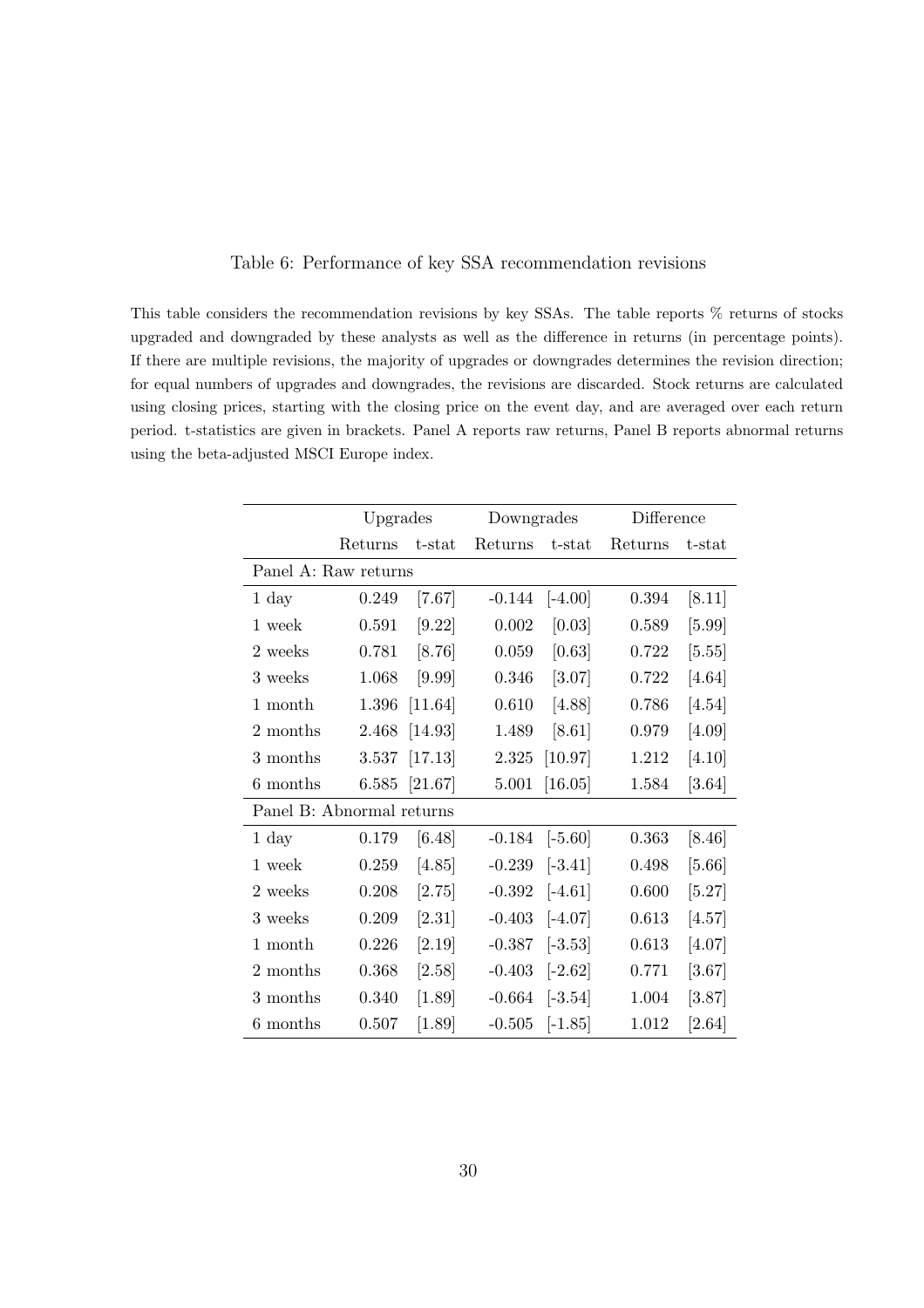#### Table 7: BSA revisions and the performance of transactions

This table reports % returns of fund managers' buy and sell transactions as well as the difference in returns (in percentage points). Transactions used are either those with same-directional recommendation revision -1 to +1 trading days around the trade date (columns headed *Upgrade*, *Downgrade* and *Same-dir.* Revision) or those without such a revision -1 to +1 trading days around the trade date (No Upgrade/Downgrade/Same-dir. Revision). Stock returns are calculated using closing prices, starting with the closing price on the event day, and are averaged over each return period. t-statistics are <sup>g</sup>iven in brackets. Panel <sup>A</sup> reports raw returns, Panel <sup>B</sup> reports abnormal returns using the beta-adjusted MSCI Europe index.

|                   |                           |           | Buy transactions |           | Sell transactions |           |              |           | Difference Buy/Sell |           |                       |           |
|-------------------|---------------------------|-----------|------------------|-----------|-------------------|-----------|--------------|-----------|---------------------|-----------|-----------------------|-----------|
|                   | Upgrade                   |           | No Upgrade       |           | Downgrade         |           | No Downgrade |           | Same-dir. Revision  |           | No Same-dir. Revision |           |
|                   | Returns                   | t-stat    | Returns          | $t$ -stat | Returns           | t-stat    | Returns      | $t$ -stat | Returns             | $t$ -stat | Returns               | $t$ -stat |
|                   | Panel A: Raw returns      |           |                  |           |                   |           |              |           |                     |           |                       |           |
| $1 \mathrm{day}$  | 0.297                     | [2.13]    | $\,0.095\,$      | $[4.59]$  | $-0.759$          | $[-3.66]$ | 0.017        | [1.15]    | $1.057\,$           | [4.22]    | 0.078                 | [3.09]    |
| 1 week            | $0.185\,$                 | [0.71]    | $0.302\,$        | $[7.53]$  | $-1.261$          | $[-3.60]$ | 0.161        | [5.22]    | 1.446               | $[3.31]$  | 0.141                 | [2.79]    |
| 2 weeks           | 0.938                     | [2.63]    | 0.591            | [10.78]   | $-1.777$          | $[-3.97]$ | 0.304        | $[7.09]$  | 2.715               | [4.74]    | 0.287                 | [4.13]    |
| 3 weeks           | 1.313                     | $[3.10]$  | 0.926            | [13.93]   | $-0.978$          | $[-2.51]$ | 0.398        | $[7.65]$  | 2.291               | $[3.98]$  | 0.527                 | $[6.24]$  |
| 1 month           | 1.310                     | [2.47]    | 1.083            | [13.97]   | $-1.280$          | $[-2.98]$ | $0.602\,$    | $[10.22]$ | 2.590               | [3.80]    | 0.480                 | $[4.94]$  |
| 2 months          | 2.468                     | [3.31]    | 1.917            | [18.32]   | 0.021             | [0.03]    | 1.312        | [15.86]   | 2.446               | [2.36]    | 0.605                 | $[4.53]$  |
| 3 months          | 2.621                     | [3.08]    | 2.526            | [20.62]   | 0.884             | [0.92]    | 2.338        | [23.38]   | 1.737               | [1.35]    | 0.187                 | [1.18]    |
| 6 months          | 3.849                     | [3.46]    | 5.444            | [31.81]   | 2.260             | [1.78]    | 4.907        | $[34.75]$ | 1.589               | [0.94]    | 0.538                 | [2.42]    |
|                   | Panel B: Abnormal returns |           |                  |           |                   |           |              |           |                     |           |                       |           |
| $1\ \mathrm{day}$ | 0.326                     | [2.48]    | 0.071            | [3.85]    | $-0.887$          | $[-4.38]$ | $-0.008$     | $[-0.62]$ | 1.213               | $[5.03]$  | 0.079                 | $[3.51]$  |
| 1 week            | 0.321                     | $[1.40]$  | 0.116            | [3.37]    | $-1.202$          | $[-3.60]$ | $-0.070$     | $-2.61$   | 1.523               | [3.76]    | 0.186                 | [4.27]    |
| 2 weeks           | 0.416                     | $[1.35]$  | $0.136\,$        | [2.88]    | $-2.083$          | $[-4.67]$ | $-0.142$     | $[-3.89]$ | 2.499               | [4.61]    | 0.278                 | [4.66]    |
| 3 weeks           | 0.580                     | $[1.60]$  | 0.229            | $[3.95]$  | $-1.599$          | $[-4.27]$ | $-0.258$     | $[-5.70]$ | 2.180               | [4.17]    | 0.486                 | $[6.62]$  |
| 1 month           | 0.497                     | $[1.06]$  | 0.204            | $[2.99]$  | $-1.824$          | $[-4.50]$ | $-0.239$     | $[-4.73]$ | 2.321               | [3.75]    | 0.443                 | $[5.21]$  |
| 2 months          | $0.456\,$                 | [0.65]    | 0.267            | [2.82]    | $-1.771$          | $[-2.72]$ | $-0.422$     | $[-5.89]$ | 2.227               | [2.33]    | 0.689                 | $[5.81]$  |
| 3 months          | $-0.242$                  | $[-0.31]$ | $-0.110$         | $[-1.01]$ | $-2.202$          | $[-2.51]$ | $-0.325$     | $[-3.69]$ | 1.960               | $[1.67]$  | 0.214                 | [1.53]    |
| 6 months          | $-1.214$                  | $[-1.14]$ | 0.093            | [0.62]    | $-3.264$          | $[-2.97]$ | $-0.071$     | $[-0.57]$ | 2.050               | $[1.34]$  | 0.164                 | [0.84]    |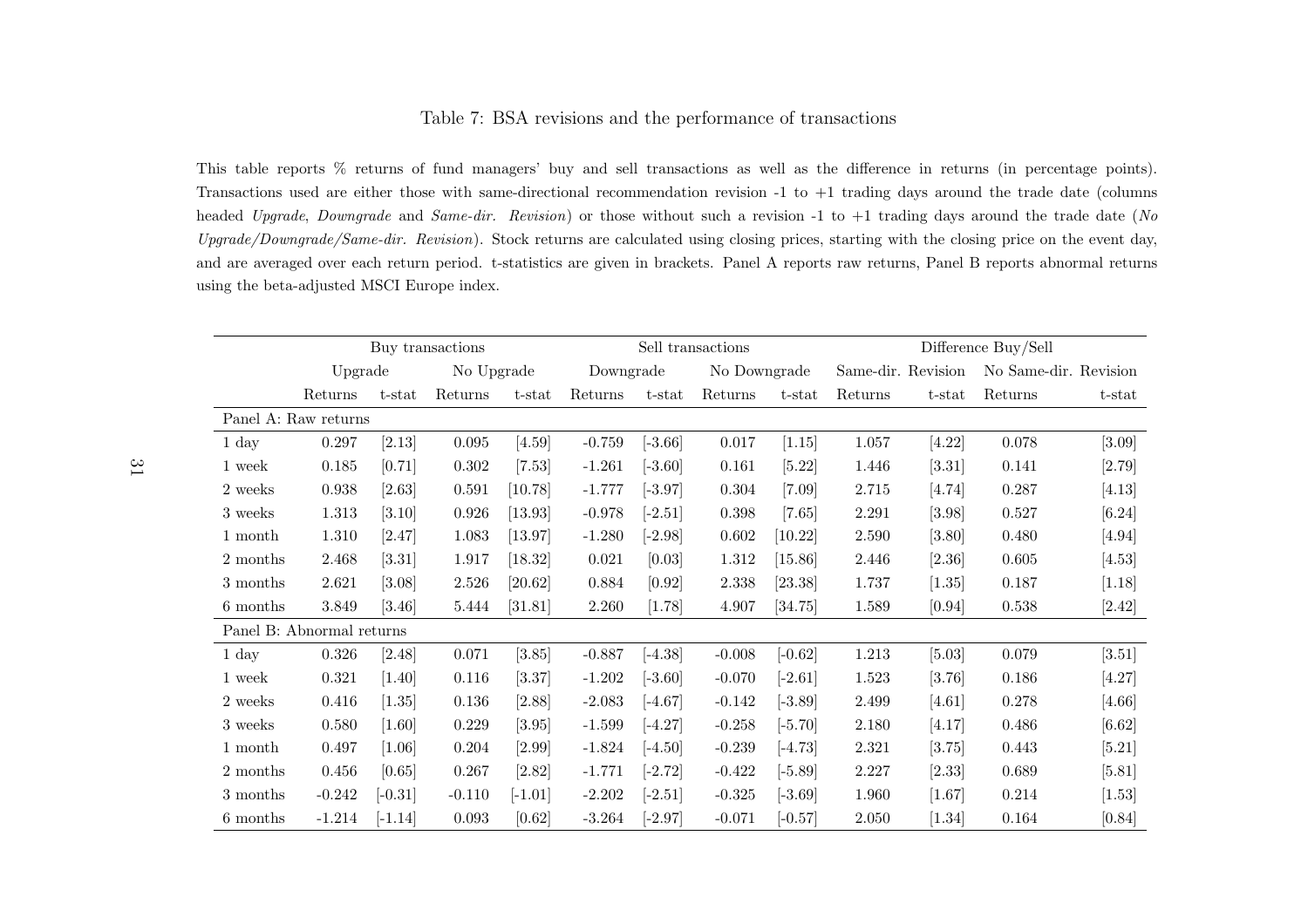| Table 8: Return differences for transactions with or without BSA revisions |  |
|----------------------------------------------------------------------------|--|
|----------------------------------------------------------------------------|--|

This table reports the difference in returns (in percentage points) between fund managers' buy and sell transactions for stocks with same-directional BSA revisions during the period -1 to +1 trading days around the trade date and for stocks with no such revisions in that period. The last two columns present the difference in these differences between the two samples. Stock returns are calculated using closing prices, starting with the closing price on the event day, and are averaged over each return period. t-statistics are given in brackets. Panel A reports raw returns, Panel B reports abnormal returns using the beta-adjusted MSCI Europe index.

|          | Same-dir. Revision        |          | No Same-dir. Revision |           | Difference |          |
|----------|---------------------------|----------|-----------------------|-----------|------------|----------|
|          | Returns                   | t-stat   | Returns               | $t$ -stat | Returns    | t-stat   |
|          | Panel A: Raw returns      |          |                       |           |            |          |
| 1 day    | 1.057                     | [4.22]   | 0.078                 | [3.09]    | 0.979      | $[3.89]$ |
| 1 week   | 1.446                     | $[3.31]$ | 0.141                 | [2.79]    | 1.304      | [2.96]   |
| 2 weeks  | 2.715                     | [4.74]   | 0.287                 | [4.13]    | 2.428      | [4.21]   |
| 3 weeks  | 2.291                     | $[3.98]$ | 0.527                 | [6.24]    | 1.764      | $[3.03]$ |
| 1 month  | 2.590                     | $[3.80]$ | 0.480                 | [4.94]    | 2.110      | $[3.06]$ |
| 2 months | 2.446                     | $[2.36]$ | 0.605                 | [4.53]    | 1.841      | $[1.76]$ |
| 3 months | 1.737                     | $[1.35]$ | 0.187                 | [1.18]    | 1.550      | $[1.20]$ |
| 6 months | 1.589                     | [0.94]   | 0.538                 | [2.42]    | 1.052      | [0.62]   |
|          | Panel B: Abnormal returns |          |                       |           |            |          |
| 1 day    | 1.213                     | [5.03]   | 0.079                 | [3.51]    | 1.134      | [4.68]   |
| 1 week   | 1.523                     | [3.76]   | 0.186                 | [4.27]    | 1.337      | [3.28]   |
| 2 weeks  | 2.499                     | [4.61]   | 0.278                 | [4.66]    | 2.221      | [4.07]   |
| 3 weeks  | 2.180                     | [4.17]   | 0.486                 | $[6.62]$  | 1.693      | $[3.21]$ |
| 1 month  | 2.321                     | $[3.75]$ | 0.443                 | $[5.21]$  | 1.879      | $[3.01]$ |
| 2 months | 2.227                     | $[2.33]$ | 0.689                 | $[5.81]$  | 1.538      | $[1.60]$ |
| 3 months | 1.960                     | [1.67]   | 0.214                 | $[1.53]$  | 1.746      | $[1.47]$ |
| 6 months | 2.050                     | $[1.34]$ | 0.164                 | [0.84]    | 1.886      | $[1.23]$ |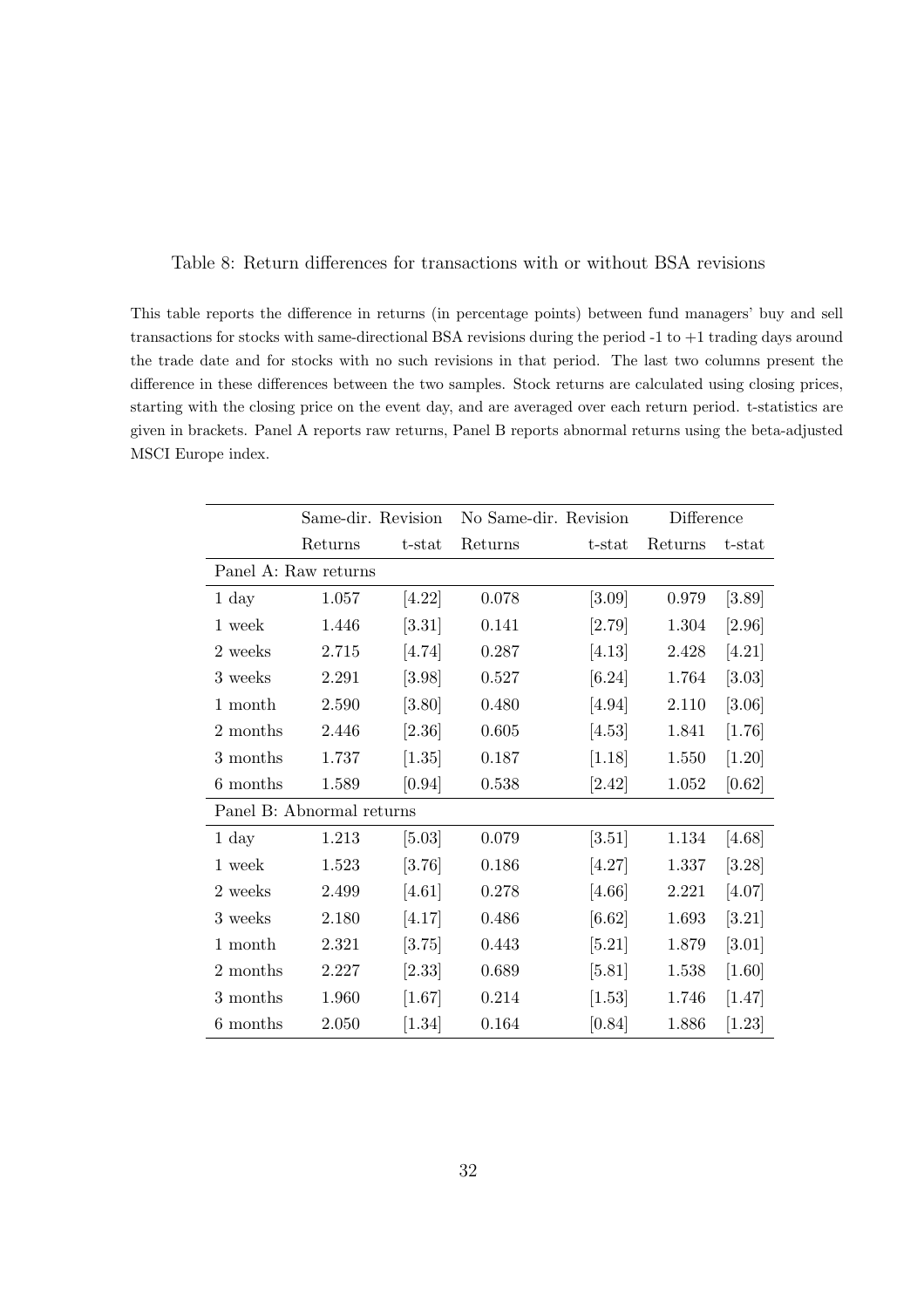### Table 9: Performance of transactions around key SSA recommendation revisions

This table reports % returns of fund managers' buy and sell transactions with revisions by key SSAs -1 to <sup>0</sup> trading days around the trade date. If there are multiple revisions, the majority of upgrades or downgrades determines the revision direction; for equa<sup>l</sup> numbers of upgrades and downgrades, the transactions are discarded. Returns are reported for buys and sells, differentiated by whether the key SSA revisions are upgrades or downgrades as well as aggregated over all buys or sells. Stock returns are calculated using closing prices, starting with the closing price on the event day, and are averaged over each return period. t-statistics are <sup>g</sup>iven in brackets. Panel <sup>A</sup> reports raw returns, Panel <sup>B</sup>reports abnormal returns using the beta-adjusted MSCI Europe index.

|                           | Buy transactions |           |                  |           |                   |                      | Sell transactions |           | All Buys  |           | All Sells         |           |
|---------------------------|------------------|-----------|------------------|-----------|-------------------|----------------------|-------------------|-----------|-----------|-----------|-------------------|-----------|
|                           | Upgrade          |           | Downgrade        |           |                   | Upgrade<br>Downgrade |                   |           |           |           |                   |           |
|                           | (Congruent Buy)  |           | (Contrarian Buy) |           | (Contrarian Sell) |                      | (Congruent Sell)  |           |           |           |                   |           |
|                           | Returns          | t-stat    | Returns          | t-stat    | Returns           | t-stat               | Returns           | t-stat    | Returns   | t-stat    | Returns           | t-stat    |
| Panel A: Raw returns      |                  |           |                  |           |                   |                      |                   |           |           |           |                   |           |
| $1\;day$                  | $0.026\,$        | $[0.23]$  | 0.001            | [0.00]    | $-0.082$          | $[-0.92]$            | $-0.473$          | $[-3.36]$ | $0.016\,$ | [0.18]    | $-0.314$          | $[-3.44]$ |
| 1 week                    | 0.710            | [3.10]    | $-0.035$         | $[-0.15]$ | $-0.089$          | $[-0.50]$            | $-0.223$          | $[-0.69]$ | 0.427     | [2.52]    | $-0.169$          | $[-0.83]$ |
| 2 weeks                   | 1.033            | $[3.58]$  | 0.447            | $[1.43]$  | 0.228             | [0.87]               | $-1.243$          | $[-3.82]$ | 0.810     | [3.77]    | $-0.645$          | $[-2.91]$ |
| 3 weeks                   | 1.174            | [3.53]    | $-0.147$         | $[-0.38]$ | 0.202             | [0.74]               | $-1.752$          | $[-4.59]$ | 0.671     | $[2.64]$  | $-0.958$          | $[-3.77]$ |
| 1 month                   | 1.414            | $[3.83]$  | 0.266            | [0.59]    | 0.562             | $[1.76]$             | $-1.346$          | $[-3.48]$ | 0.977     | [3.40]    | $-0.571$          | $[-2.15]$ |
| 2 months                  | 1.706            | [3.40]    | 0.407            | [0.59]    | 1.474             | $[3.22]$             | $-0.958$          | $[-1.75]$ | $1.212\,$ | [2.97]    | 0.031             | [0.08]    |
| 3 months                  | 2.580            | [4.28]    | 0.706            | [0.62]    | 1.144             | $[1.76]$             | $-0.044$          | $[-0.07]$ | 1.867     | [3.25]    | 0.439             | [0.97]    |
| 6 months                  | 4.819            | [4.66]    | 2.271            | [1.68]    | 2.577             | [2.83]               | 1.248             | [1.45]    | 3.850     | [4.68]    | 1.788             | $[2.83]$  |
| Panel B: Abnormal returns |                  |           |                  |           |                   |                      |                   |           |           |           |                   |           |
| $1\;day$                  | 0.051            | [0.60]    | $-0.042$         | $[-0.34]$ | $-0.089$          | $[-1.19]$            | $-0.536$          | $[-3.99]$ | $0.016\,$ | [0.22]    | $-0.354$          | $[-4.14]$ |
| 1 week                    | 0.439            | [2.27]    | $-0.457$         | $[-2.18]$ | $-0.457$          | $[-2.94]$            | $-0.330$          | $[-0.99]$ | 0.098     | [0.68]    | $-0.381$          | $[-1.84]$ |
| 2 weeks                   | 0.211            | [0.89]    | $-0.466$         | $[-1.72]$ | $-0.357$          | $[-1.58]$            | $-1.584$          | $[-4.84]$ | $-0.047$  | $[-0.26]$ | $-1.085$          | $[-5.02]$ |
| 3 weeks                   | 0.213            | [0.77]    | $-1.059$         | $[-3.40]$ | $-0.615$          | $[-2.61]$            | $-2.206$          | $[-6.47]$ | $-0.271$  | $[-1.29]$ | $-1.559$          | $[-6.91]$ |
| 1 month                   | 0.132            | [0.42]    | $-0.788$         | $[-2.10]$ | $-0.430$          | $[-1.64]$            | $-2.123$          | $[-6.24]$ | $-0.218$  | $[-0.90]$ | $\textbf{-1.434}$ | $[-6.24]$ |
| 2 months                  | $-0.404$         | $[-0.94]$ | $-1.086$         | $[-1.92]$ | $-0.252$          | $[-0.65]$            | $-2.402$          | $[-4.95]$ | $-0.663$  | $[-1.94]$ | $-1.528$          | $[-4.62]$ |
| 3 months                  | $-1.111$         | $[-2.12]$ | $-1.635$         | $[-1.64]$ | $-1.526$          | $[-2.53]$            | $-2.938$          | $[-5.28]$ | $-1.310$  | $[-2.63]$ | $-2.364$          | $[-5.73]$ |
| 6 months                  | $-1.529$         | $[-1.69]$ | $-1.679$         | $[-1.51]$ | $-2.133$          | $[-2.45]$            | $-3.603$          | $[-4.77]$ | $-1.586$  | $[-2.26]$ | $-3.005$          | $[-5.26]$ |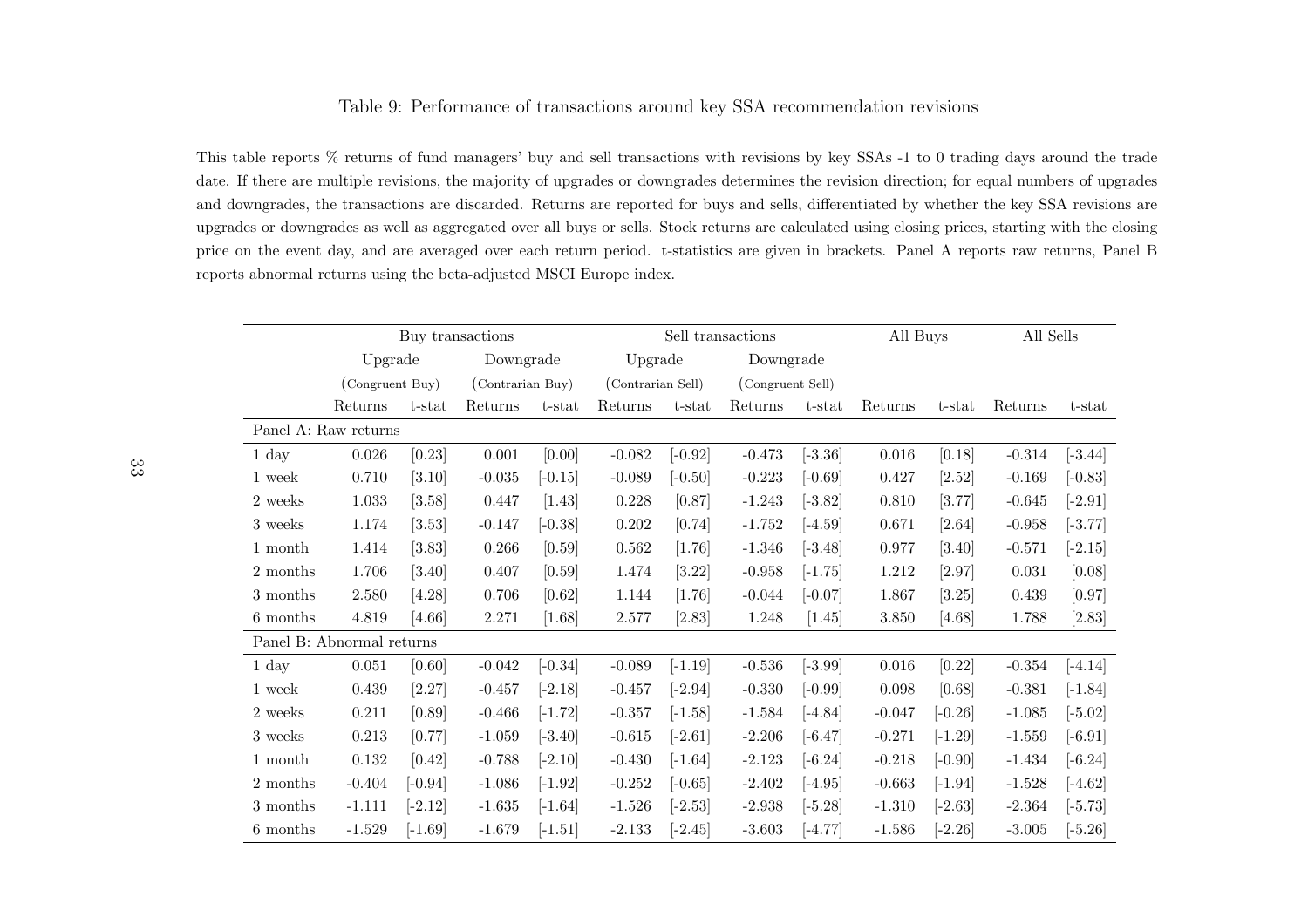#### Table 10: Return differences for transactions with key SSA recommendation revisions

This table reports the difference in returns (in percentage points) between fund managers' buy and sell transactions for stocks with revisions bykey SSAs -1 to 0 trading days around the trade date. Return differences are reported for transactions around upgrades (SSA Upgrade Trades) and downgrades (SSA Downgrade Trades); for trades with same-directional SSA revisions (SSA Congruent Trades) and with opposite SSA revisions (SSA Contrarian Trades); and for all trades with SSA revisions (All SSA Trades). Stock returns are calculated using closing prices, starting with the closing price on the event day, and are averaged over each return period. t-statistics are <sup>g</sup>iven in brackets. Panel <sup>A</sup> reports raw returns, Panel <sup>B</sup> reports abnormal returns using the beta-adjusted MSCI Europe index.

|                           | SSA Upgrade Trades |           | SSA Downgrade Trades |           | SSA Congruent Trades |           | SSA Contrarian Trades |           | All SSA Trades |           |  |  |
|---------------------------|--------------------|-----------|----------------------|-----------|----------------------|-----------|-----------------------|-----------|----------------|-----------|--|--|
|                           | Returns            | t-stat    | Returns              | $t$ -stat | Returns              | $t$ -stat | Returns               | t-stat    | Returns        | $t$ -stat |  |  |
| Panel A: Raw returns      |                    |           |                      |           |                      |           |                       |           |                |           |  |  |
| $1 \mathrm{day}$          | 0.108              | [0.74]    | 0.474                | [2.37]    | 0.499                | [2.76]    | 0.083                 | [0.49]    | $0.330\,$      | [2.60]    |  |  |
| 1 week                    | 0.799              | [2.76]    | 0.189                | [0.47]    | 0.934                | [2.37]    | 0.054                 | [0.18]    | 0.595          | [2.25]    |  |  |
| 2 weeks                   | 0.805              | [2.07]    | 1.690                | [3.74]    | 2.276                | $[5.23]$  | 0.219                 | [0.54]    | 1.455          | [4.71]    |  |  |
| 3 weeks                   | 0.972              | [2.26]    | 1.606                | [2.97]    | 2.926                | [5.78]    | $-0.348$              | $[-0.74]$ | 1.629          | [4.53]    |  |  |
| 1 month                   | 0.853              | [1.75]    | 1.613                | [2.70]    | 2.761                | $[5.16]$  | $-0.295$              | $[-0.53]$ | 1.548          | [3.95]    |  |  |
| 2 months                  | 0.232              | [0.34]    | 1.364                | [1.55]    | 2.664                | $[3.59]$  | $-1.068$              | $[-1.29]$ | 1.180          | [2.13]    |  |  |
| 3 months                  | 1.436              | [1.62]    | 0.750                | [0.57]    | 2.625                | [3.03]    | $-0.438$              | $[-0.33]$ | 1.428          | [1.95]    |  |  |
| 6 months                  | 2.243              | [1.63]    | 1.023                | [0.64]    | 3.571                | [2.65]    | $-0.305$              | $[-0.19]$ | 2.061          | [1.99]    |  |  |
| Panel B: Abnormal returns |                    |           |                      |           |                      |           |                       |           |                |           |  |  |
| $1 \mathrm{day}$          | 0.140              | [1.23]    | 0.494                | [2.71]    | 0.587                | $[3.69]$  | 0.046                 | [0.32]    | 0.370          | $[3.33]$  |  |  |
| 1 week                    | 0.895              | [3.61]    | $-0.127$             | $[-0.32]$ | 0.768                | [2.00]    | 0.000                 | [0.00]    | 0.479          | [1.90]    |  |  |
| 2 weeks                   | 0.568              | [1.74]    | 1.118                | [2.63]    | 1.795                | [4.44]    | $-0.109$              | $[-0.31]$ | 1.039          | [3.70]    |  |  |
| 3 weeks                   | 0.828              | [2.28]    | 1.146                | [2.48]    | 2.419                | $[5.51]$  | $-0.444$              | $[-1.14]$ | 1.288          | [4.18]    |  |  |
| 1 month                   | 0.561              | [1.37]    | 1.335                | [2.64]    | 2.255                | [4.85]    | $-0.358$              | $[-0.78]$ | 1.216          | [3.63]    |  |  |
| 2 months                  | $-0.152$           | $[-0.26]$ | 1.317                | [1.77]    | 1.998                | [3.08]    | $-0.834$              | $[-1.21]$ | 0.865          | $[1.82]$  |  |  |
| 3 months                  | 0.415              | [0.52]    | 1.303                | [1.14]    | 1.827                | [2.39]    | $-0.108$              | $[-0.09]$ | 1.053          | [1.63]    |  |  |
| 6 months                  | 0.604              | [0.48]    | 1.924                | [1.43]    | 2.074                | $[1.76]$  | 0.454                 | [0.32]    | 1.419          | [1.57]    |  |  |